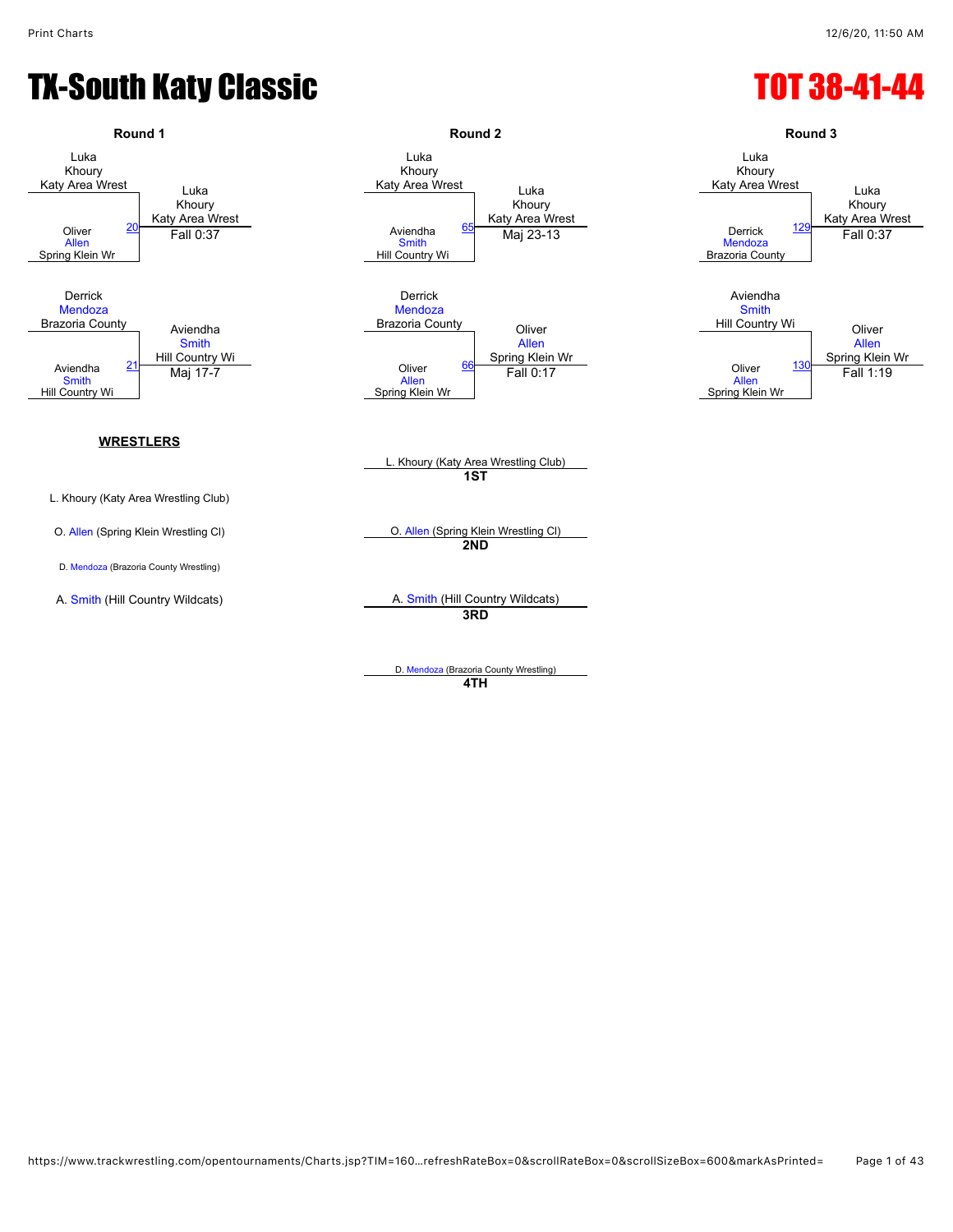#### TX-South Katy Classic No. 2008 2012 10:00:00 No. 2012 10:00:00 No. 2013

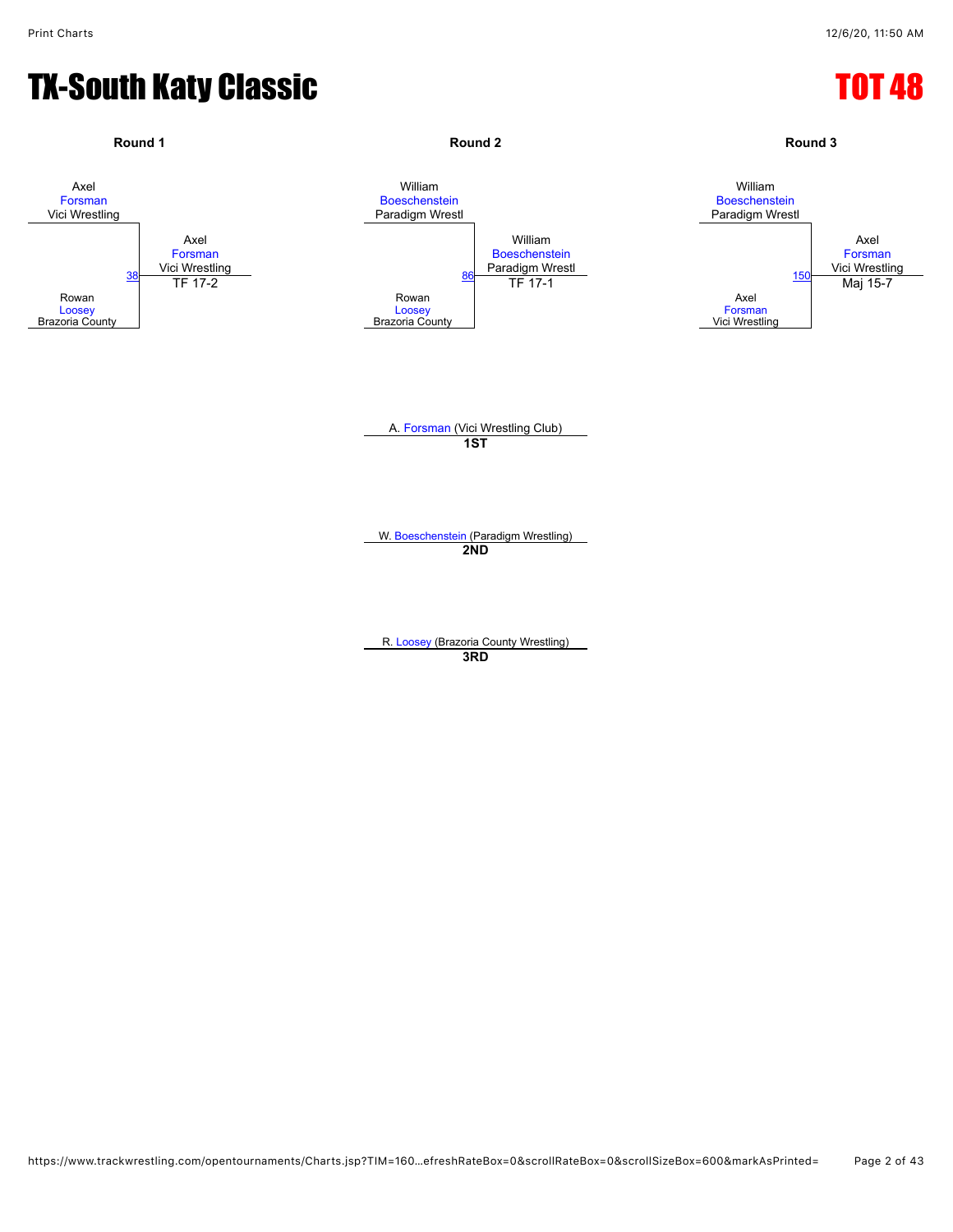#### TX-South Katy Classic No. 2015 100 2016



**4TH**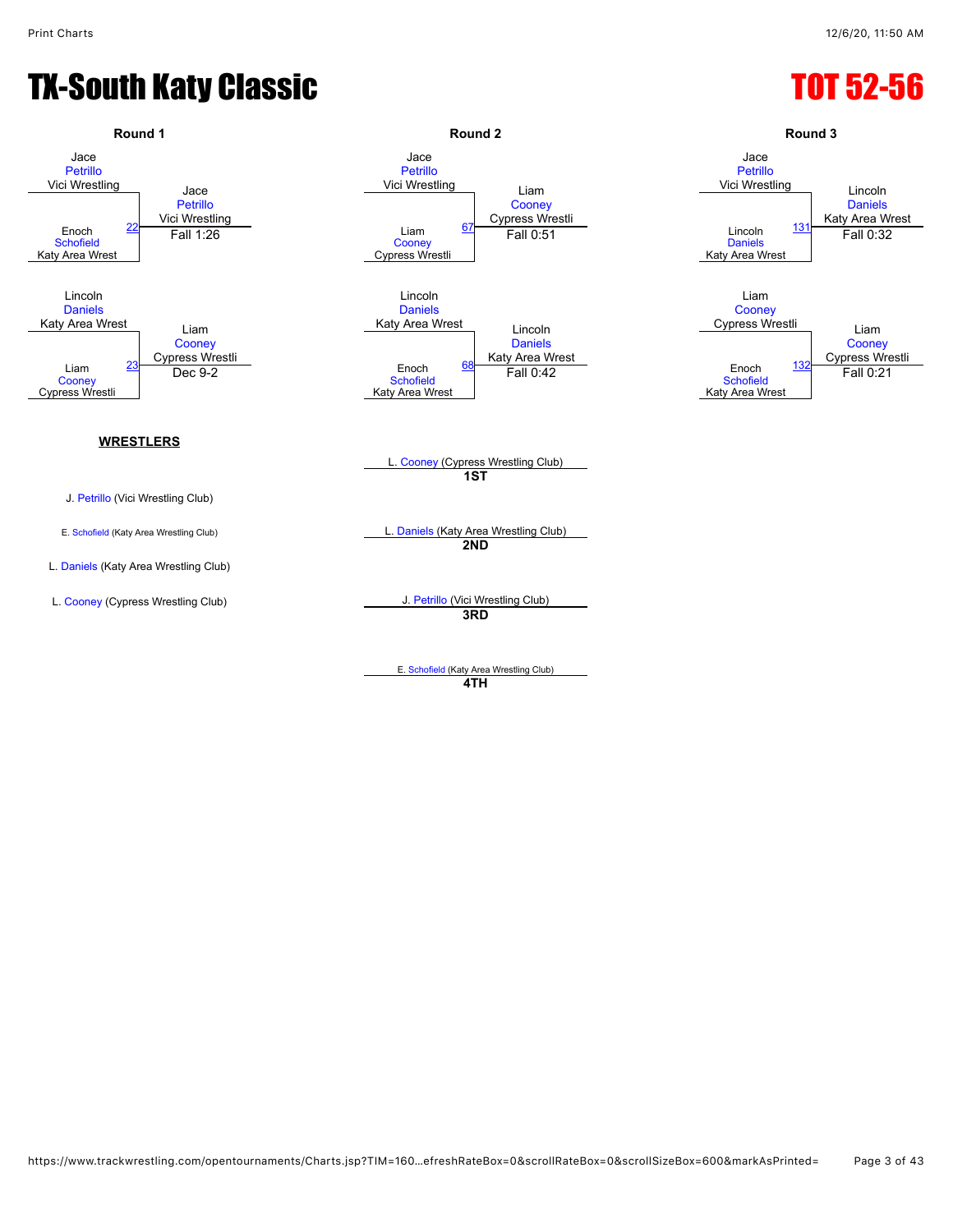# **TX-South Katy Classic Community Classic Community Community Community Community Community Community Community**

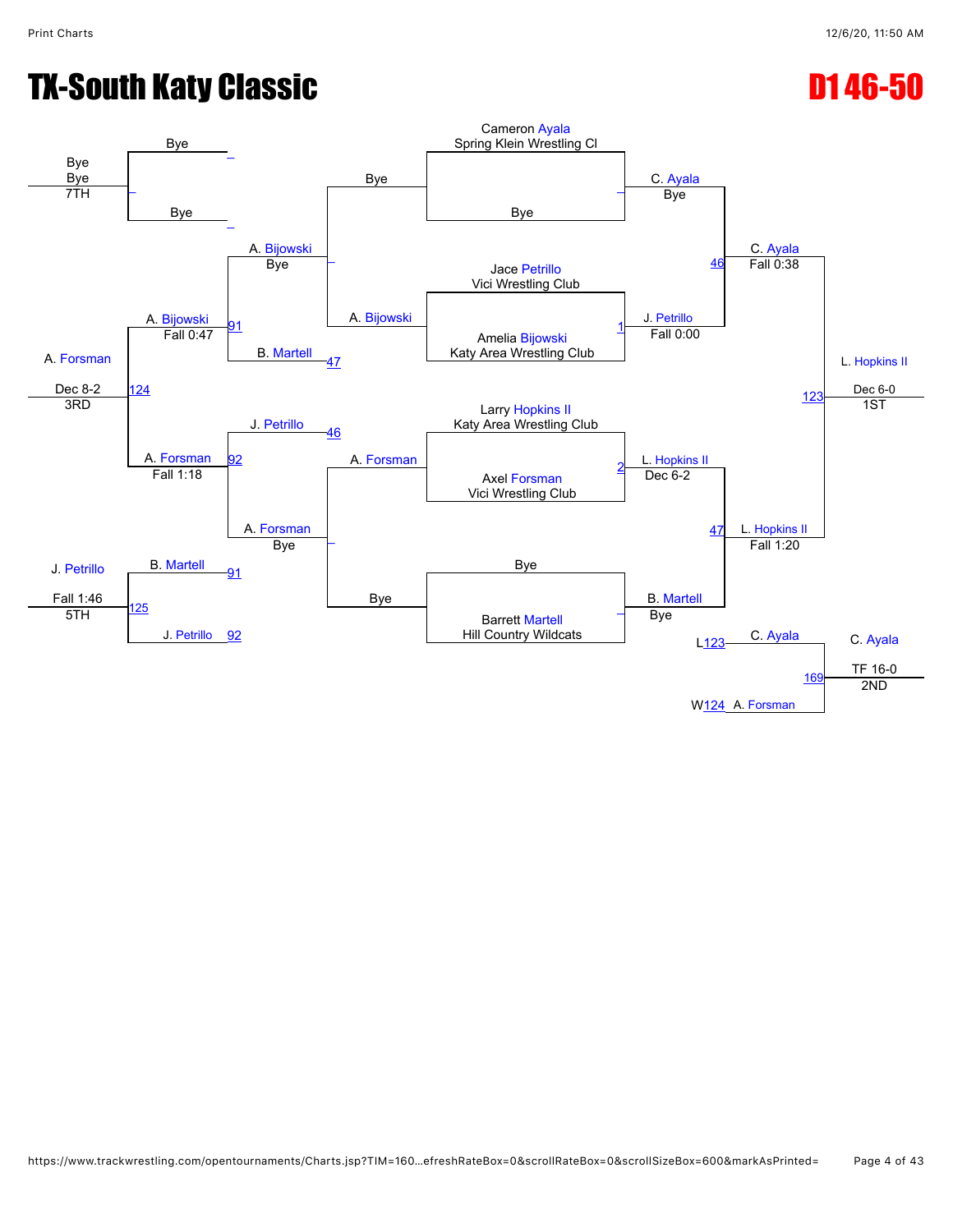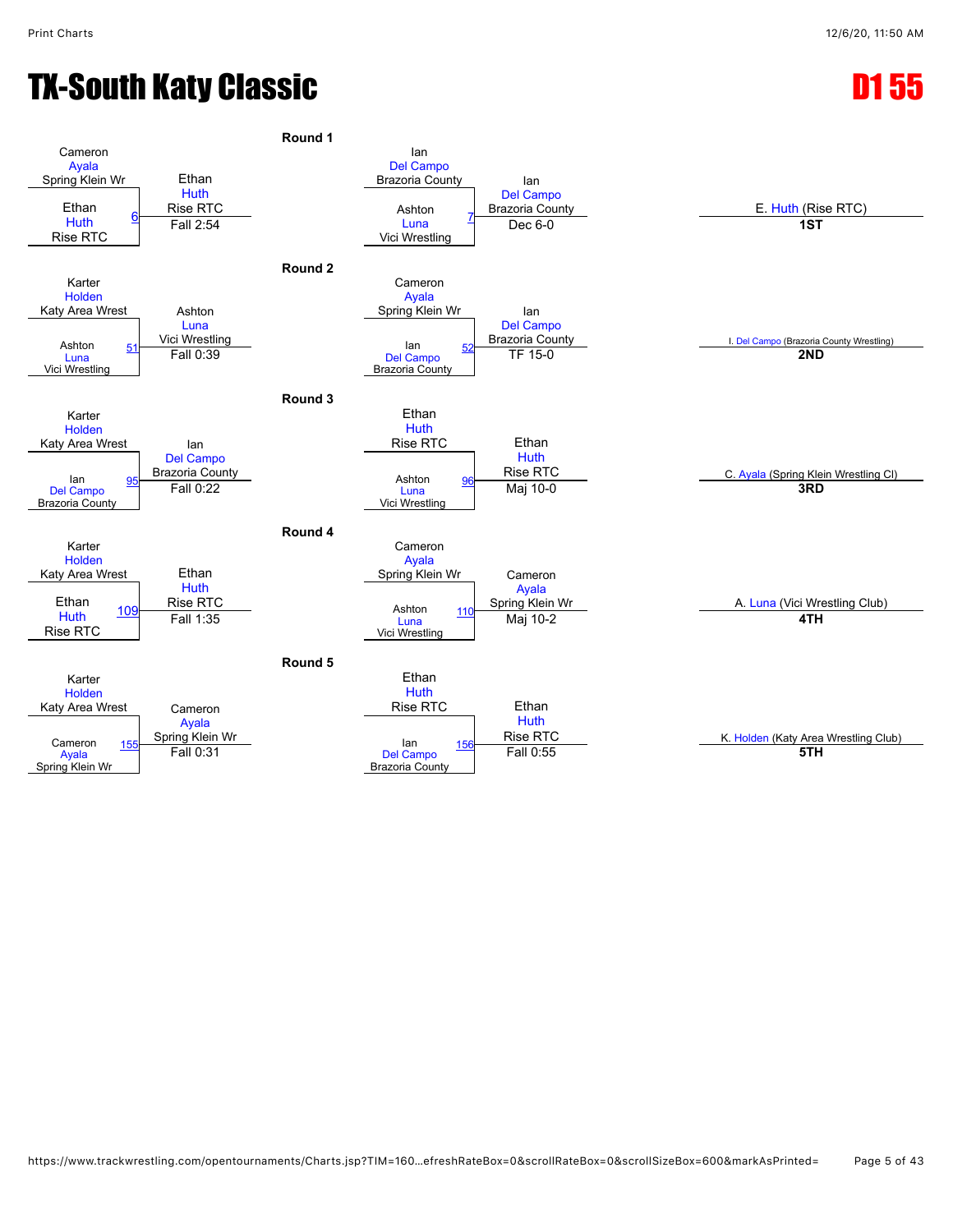



H. [Simon](javascript:viewProfile(66368135)) (Katy Area Wrestling Club) **4TH**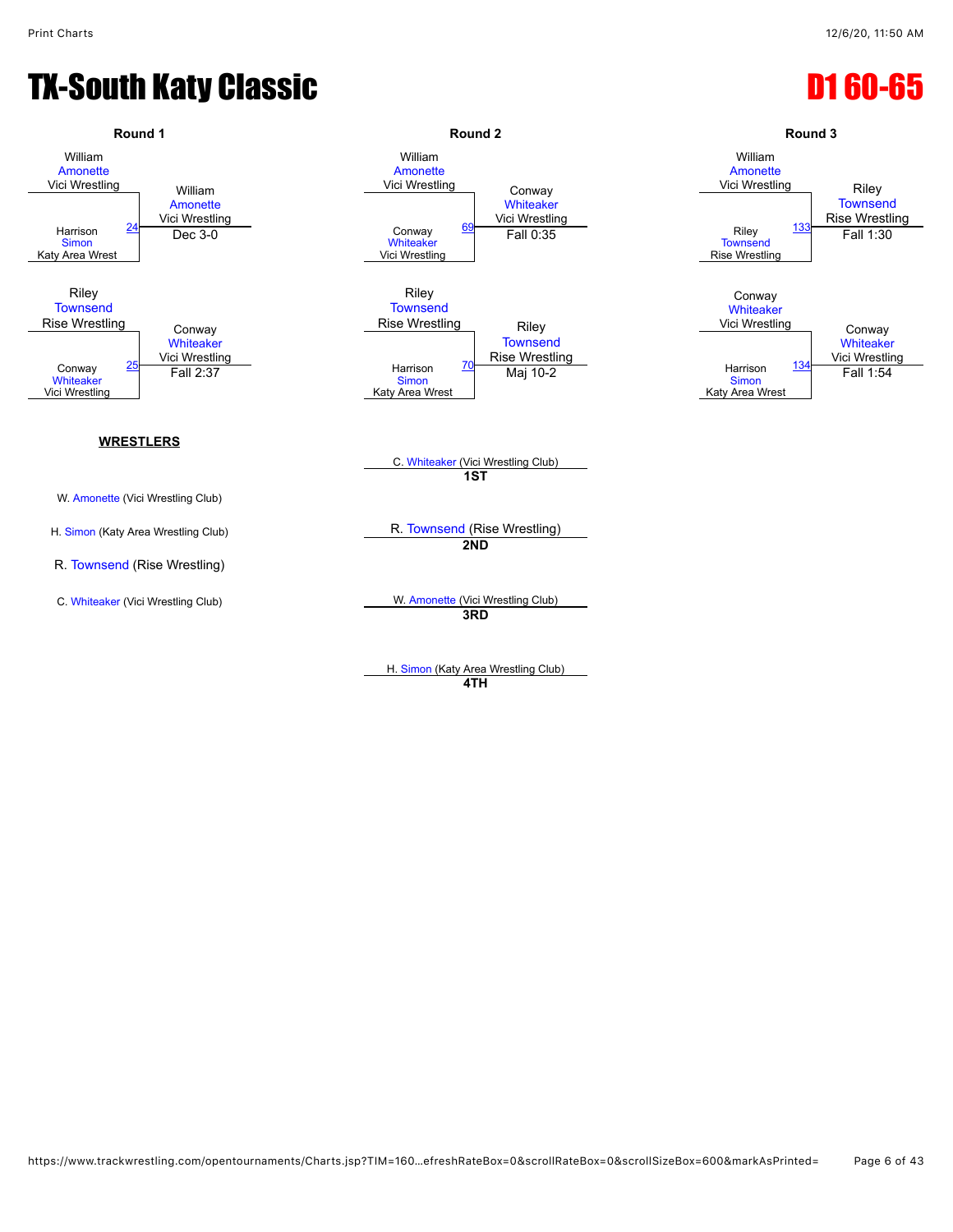## TX-South Katy Classic **D1 80-HWT**



**1ST**

L. [Smith](javascript:viewProfile(178758135)) (Hill Country Wildcats) **2ND**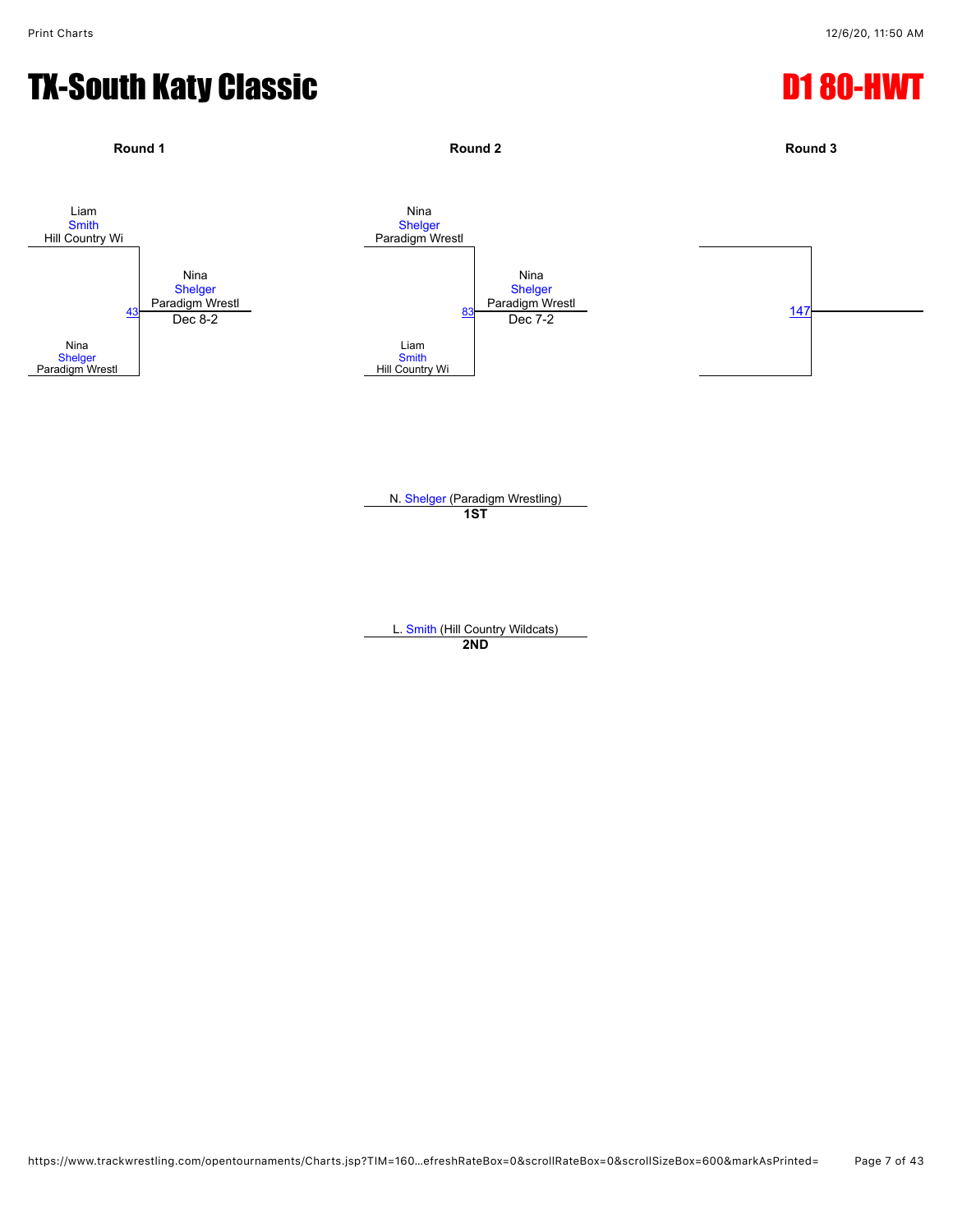## TX-South Katy Classic **D2 52-55**

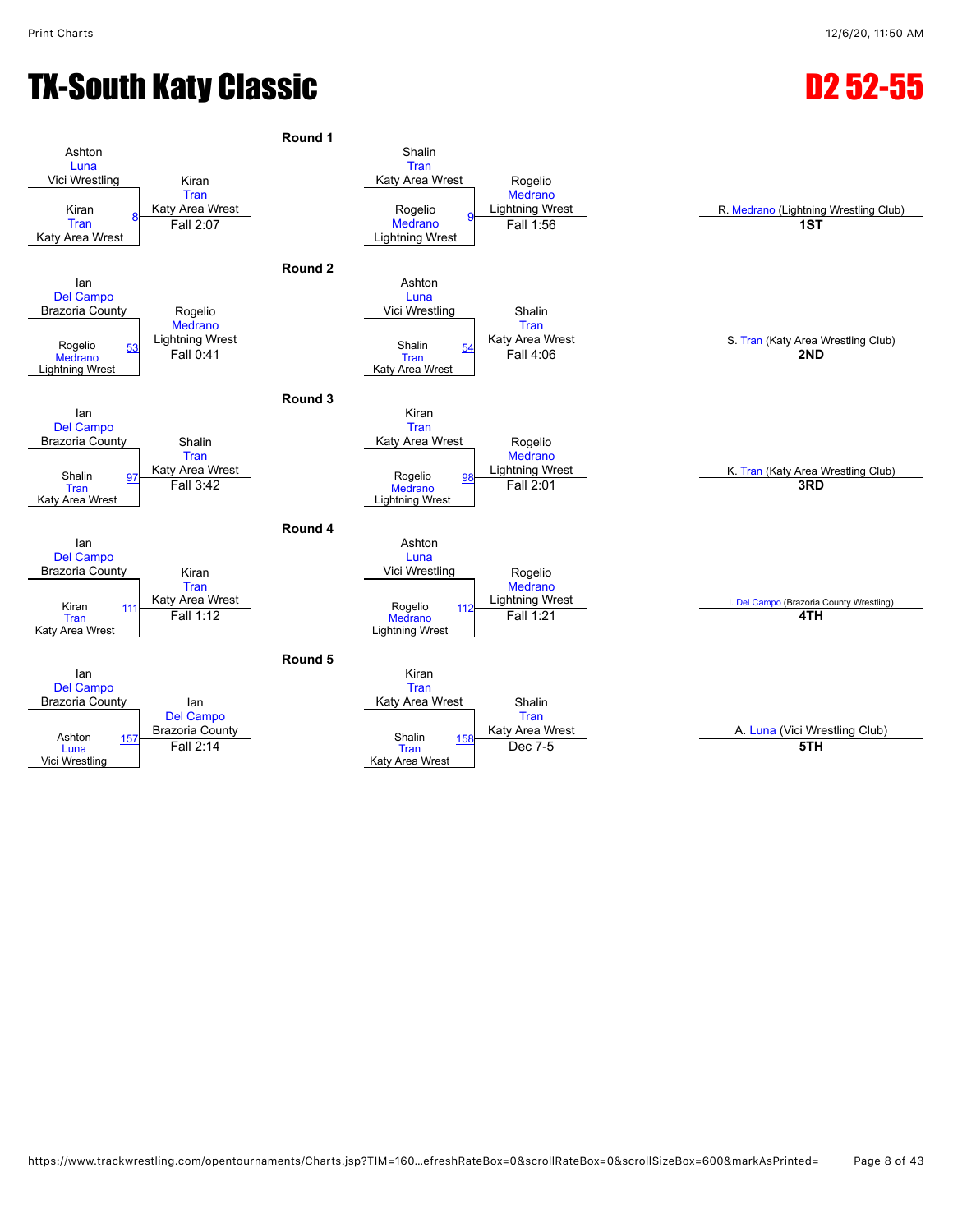#### TX-South Katy Classic **D2 58-61**

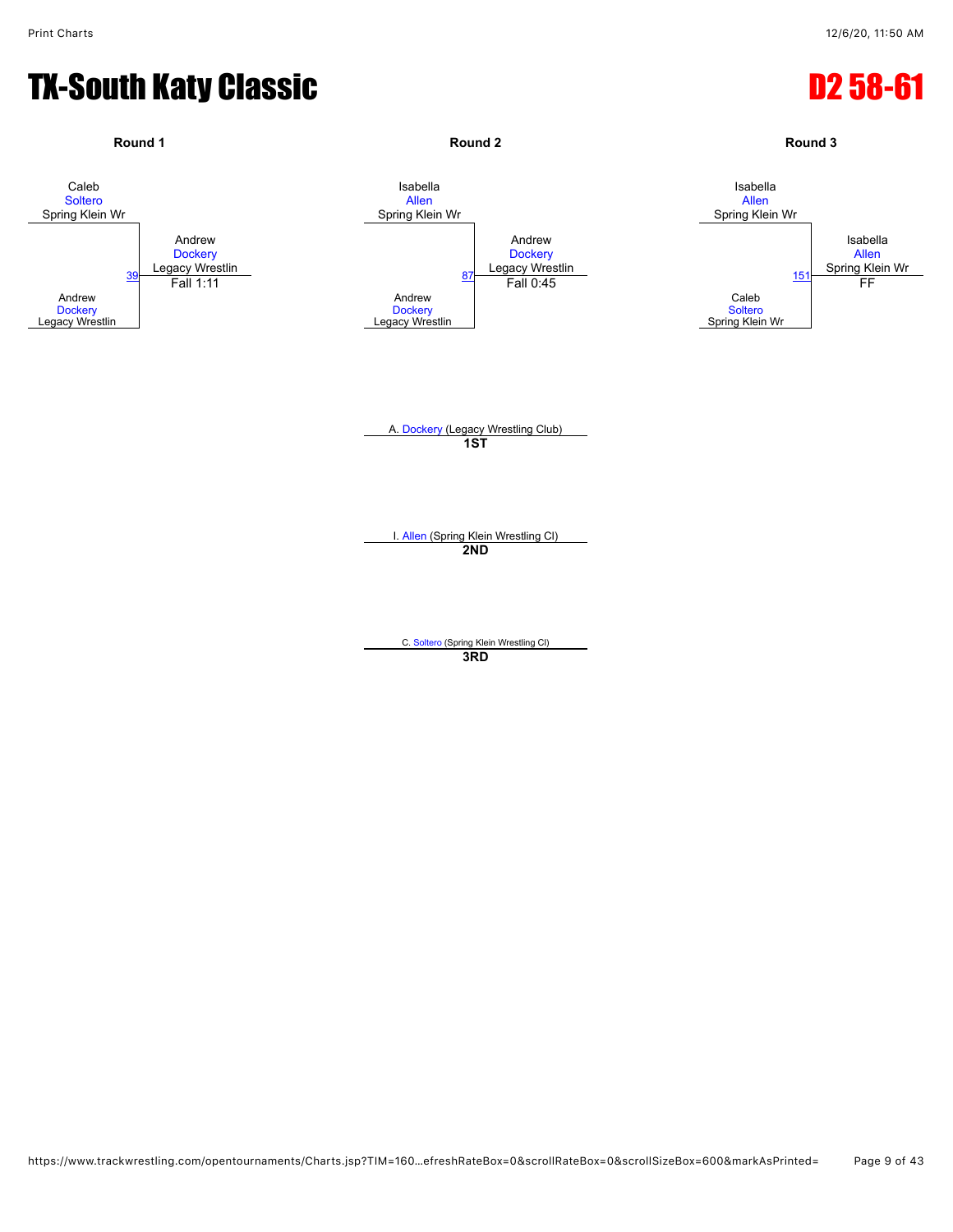

N. [Oosterlinck](javascript:viewProfile(46857132)) (Katy Area Wrestling Club) **4TH**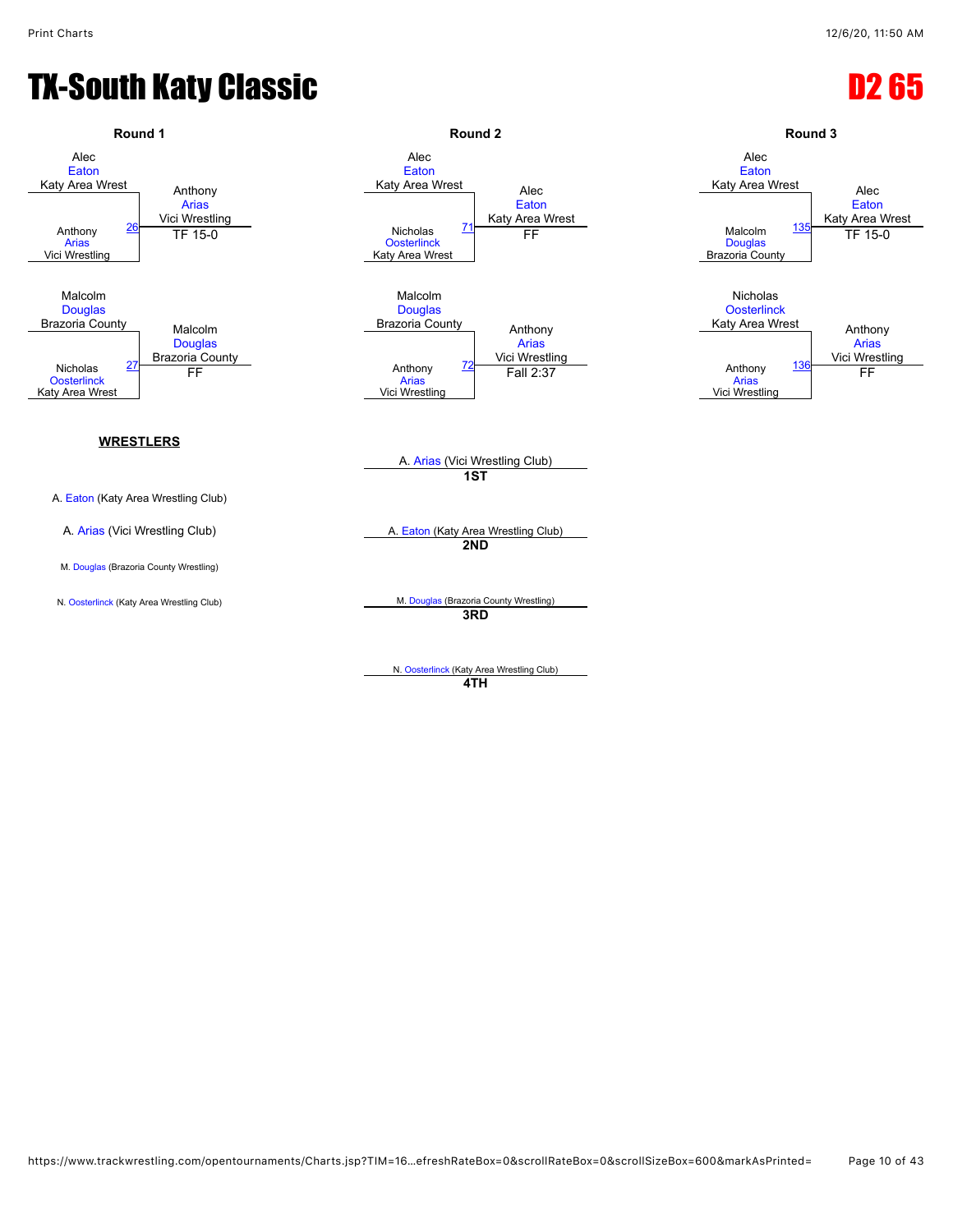

**4TH**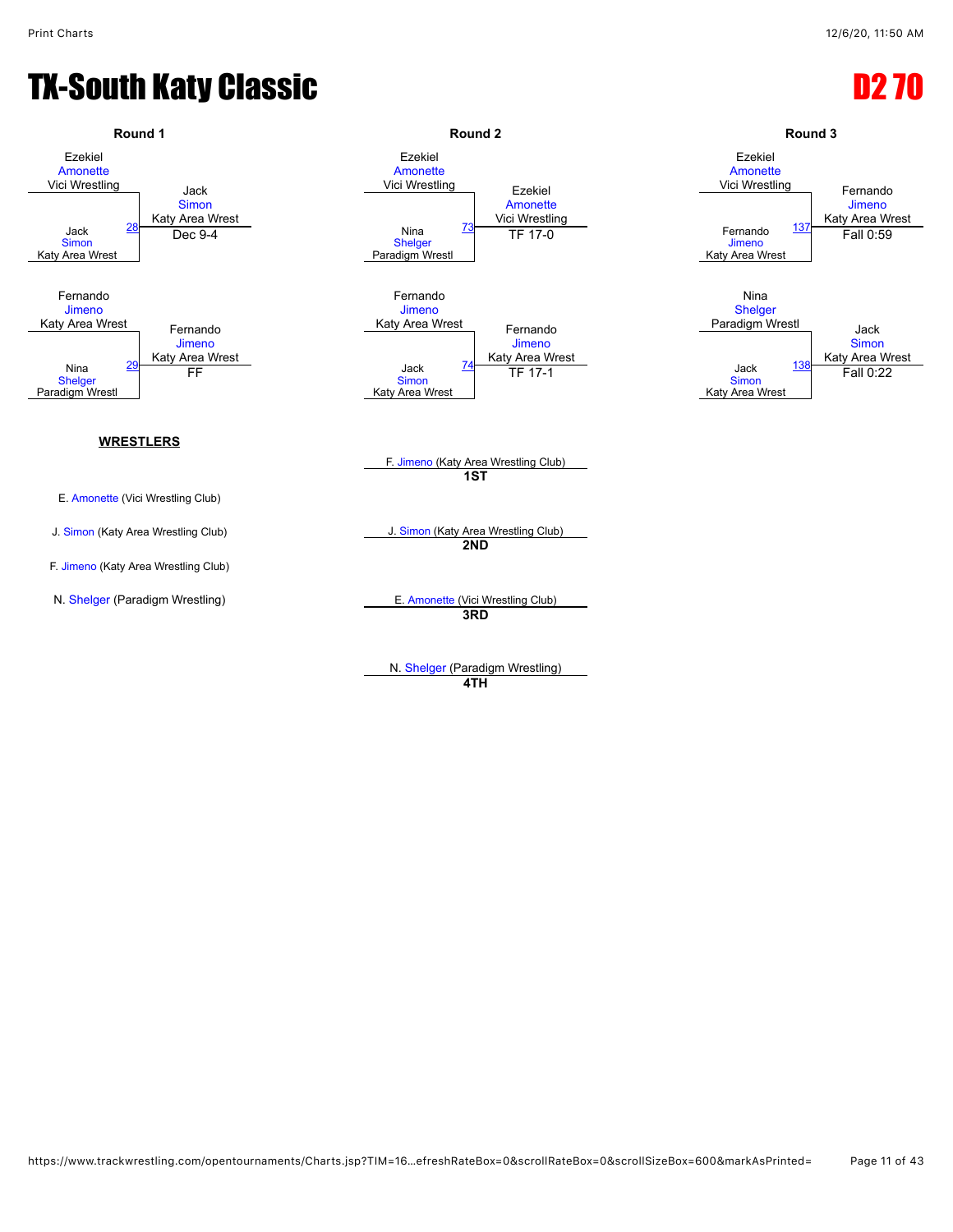



T. [Ruiz](javascript:viewProfile(1162645096)) (NB Elite) **4TH**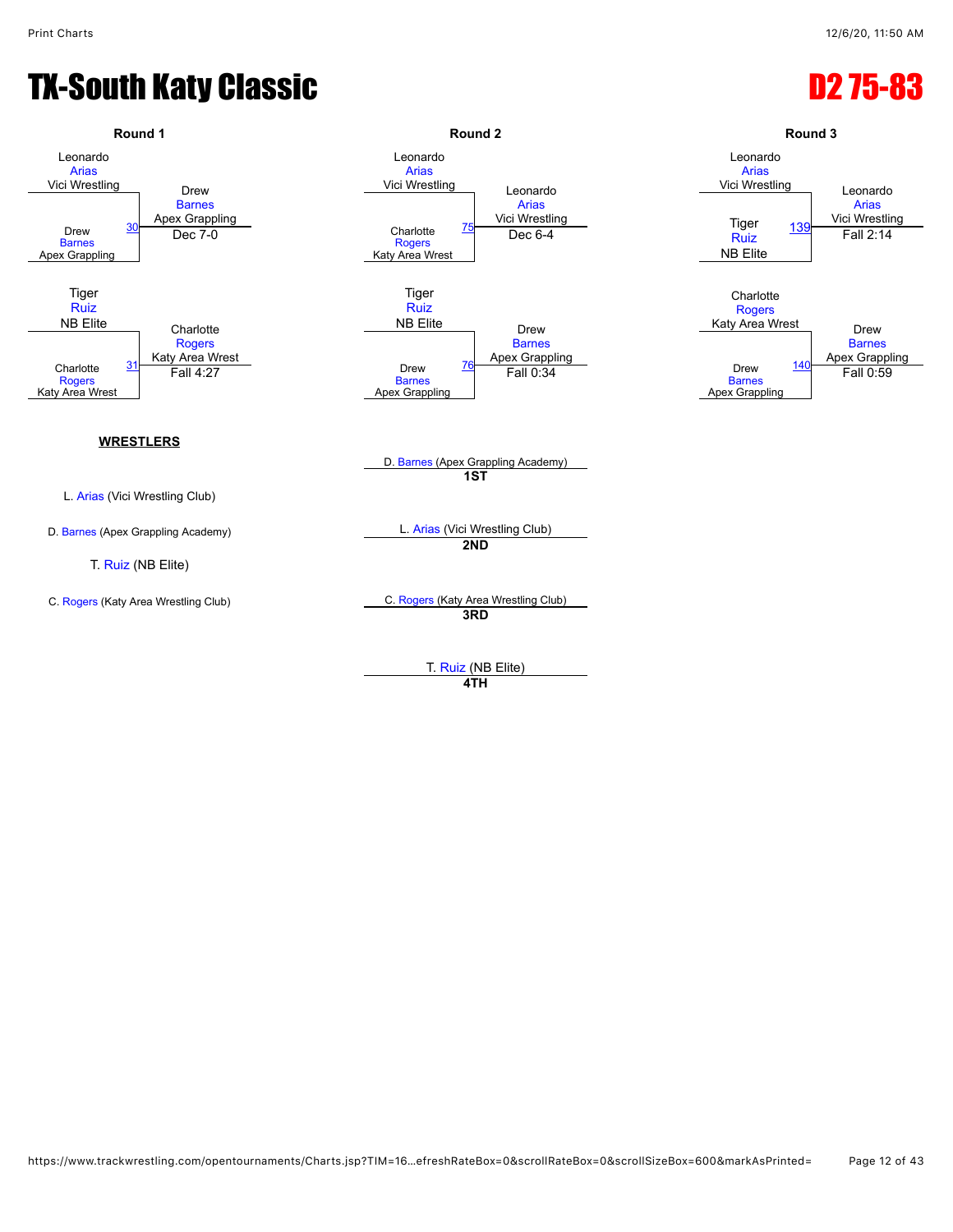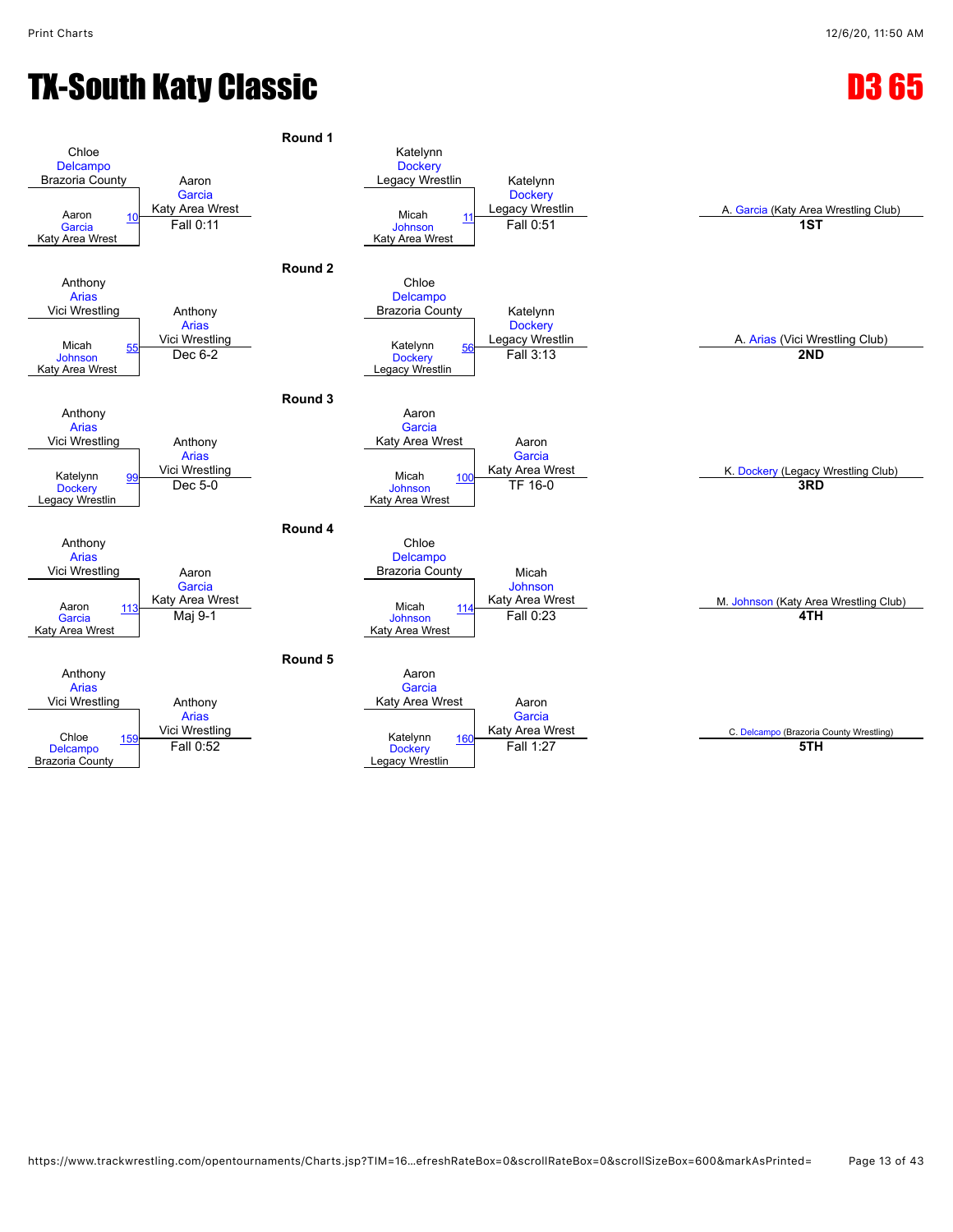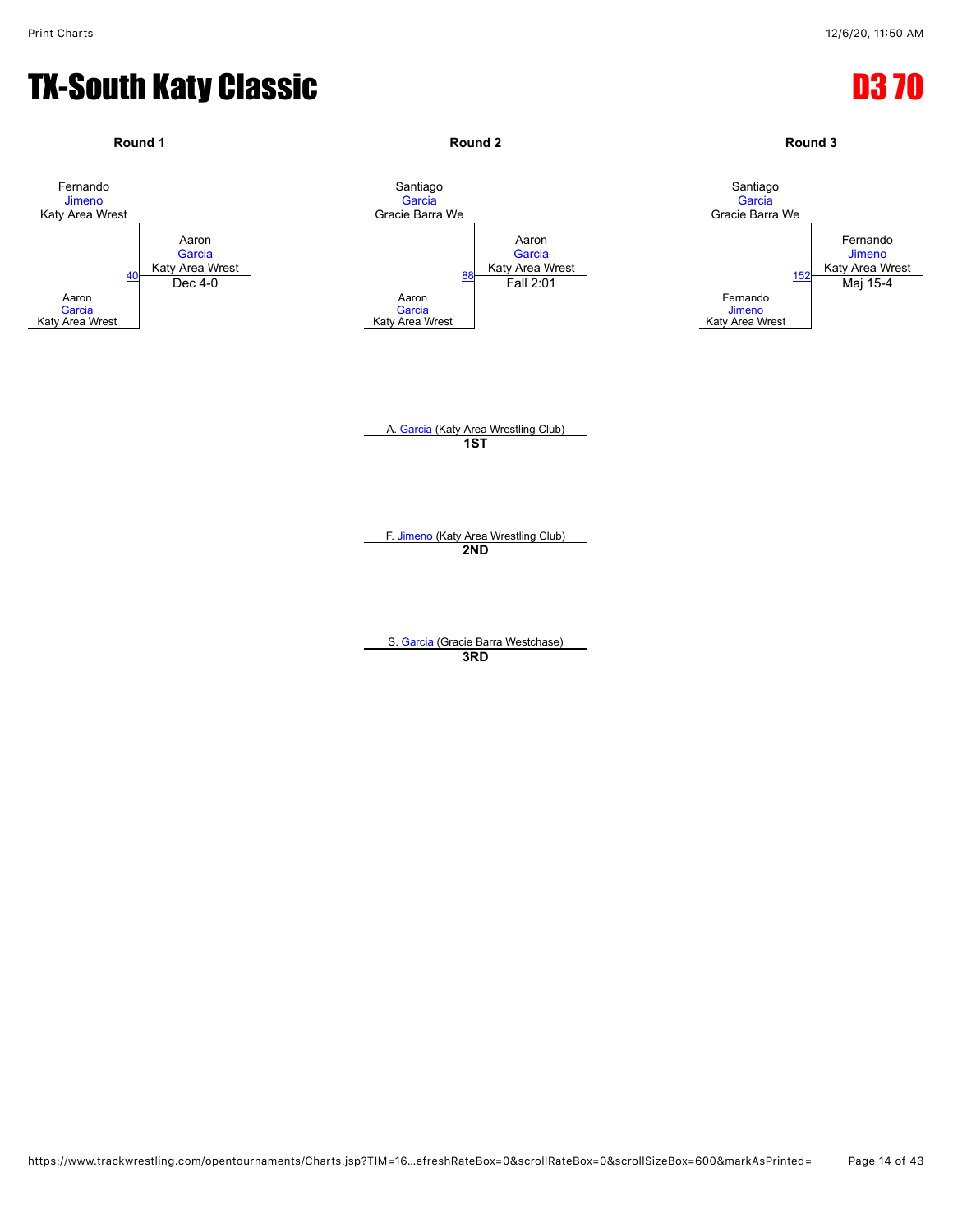

**4TH**

https://www.trackwrestling.com/opentournaments/Charts.jsp?TIM=16…efreshRateBox=0&scrollRateBox=0&scrollSizeBox=600&markAsPrinted= Page 15 of 43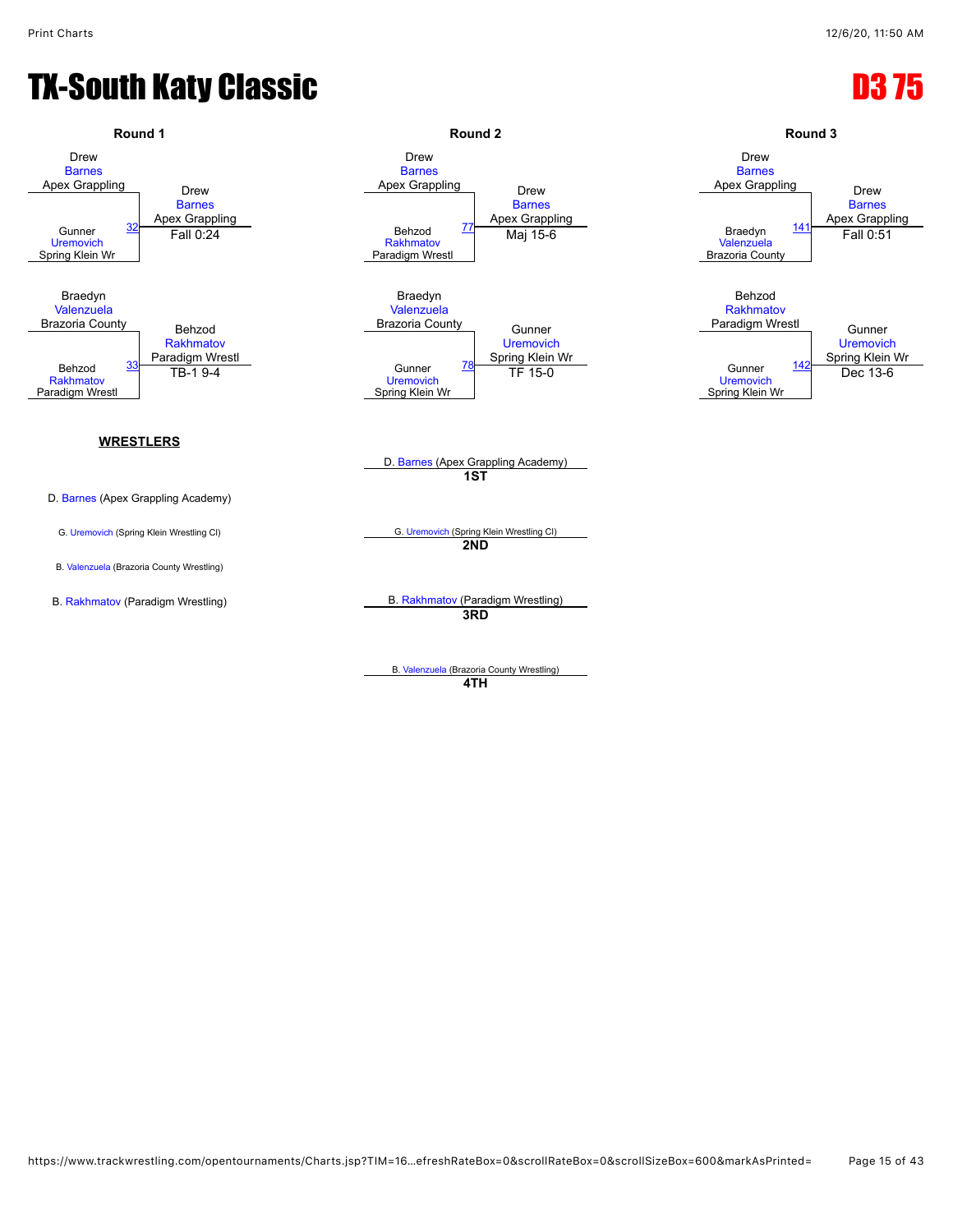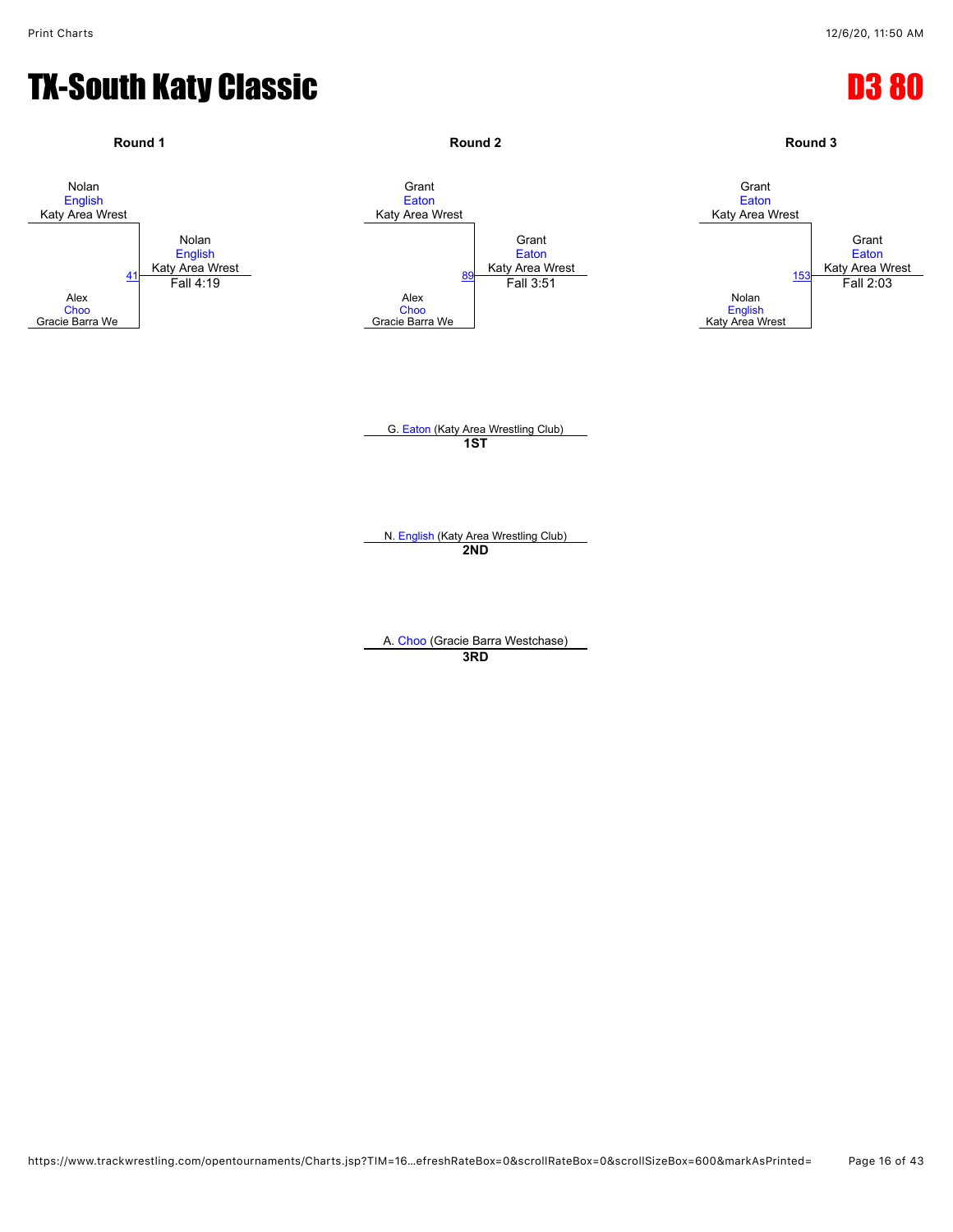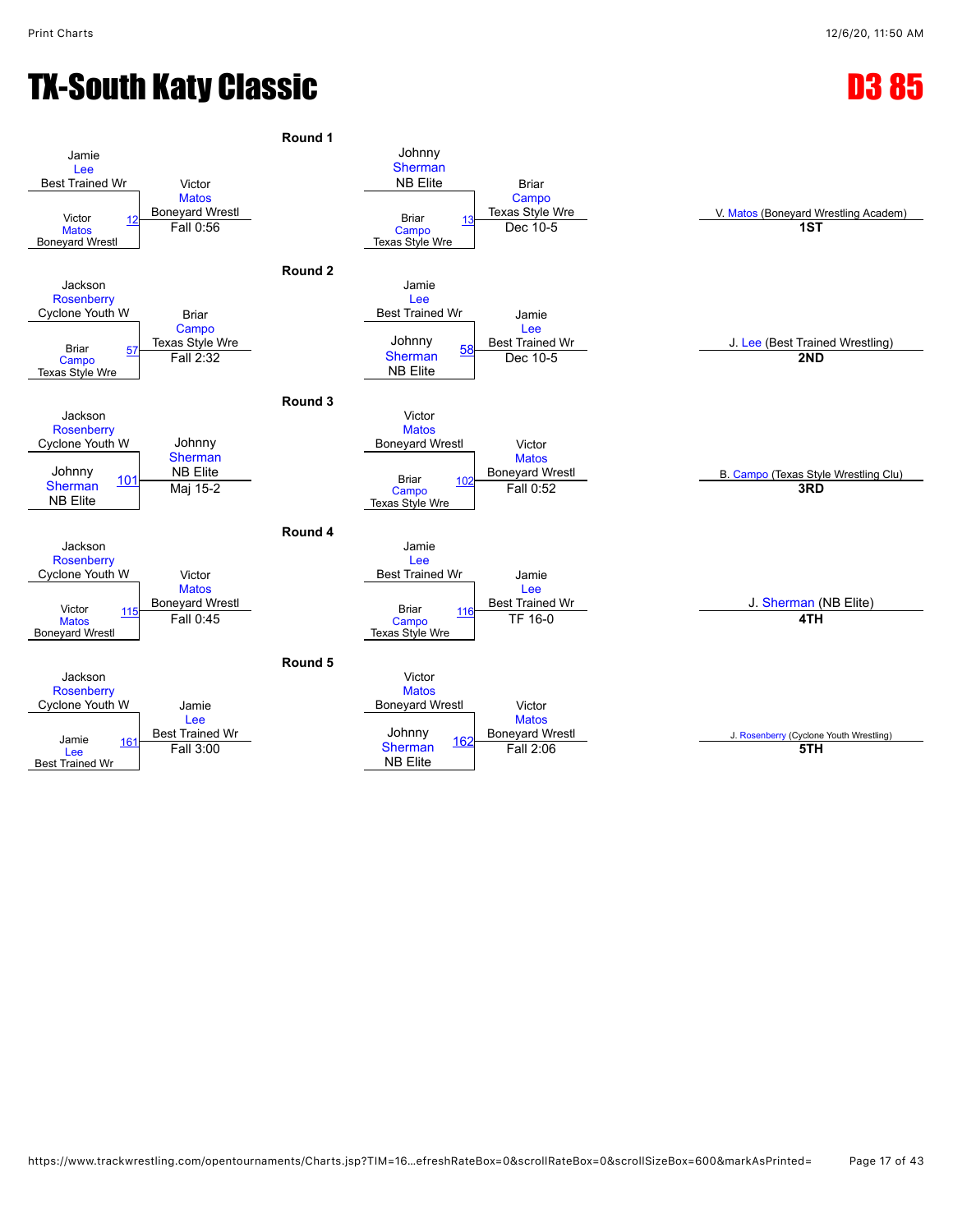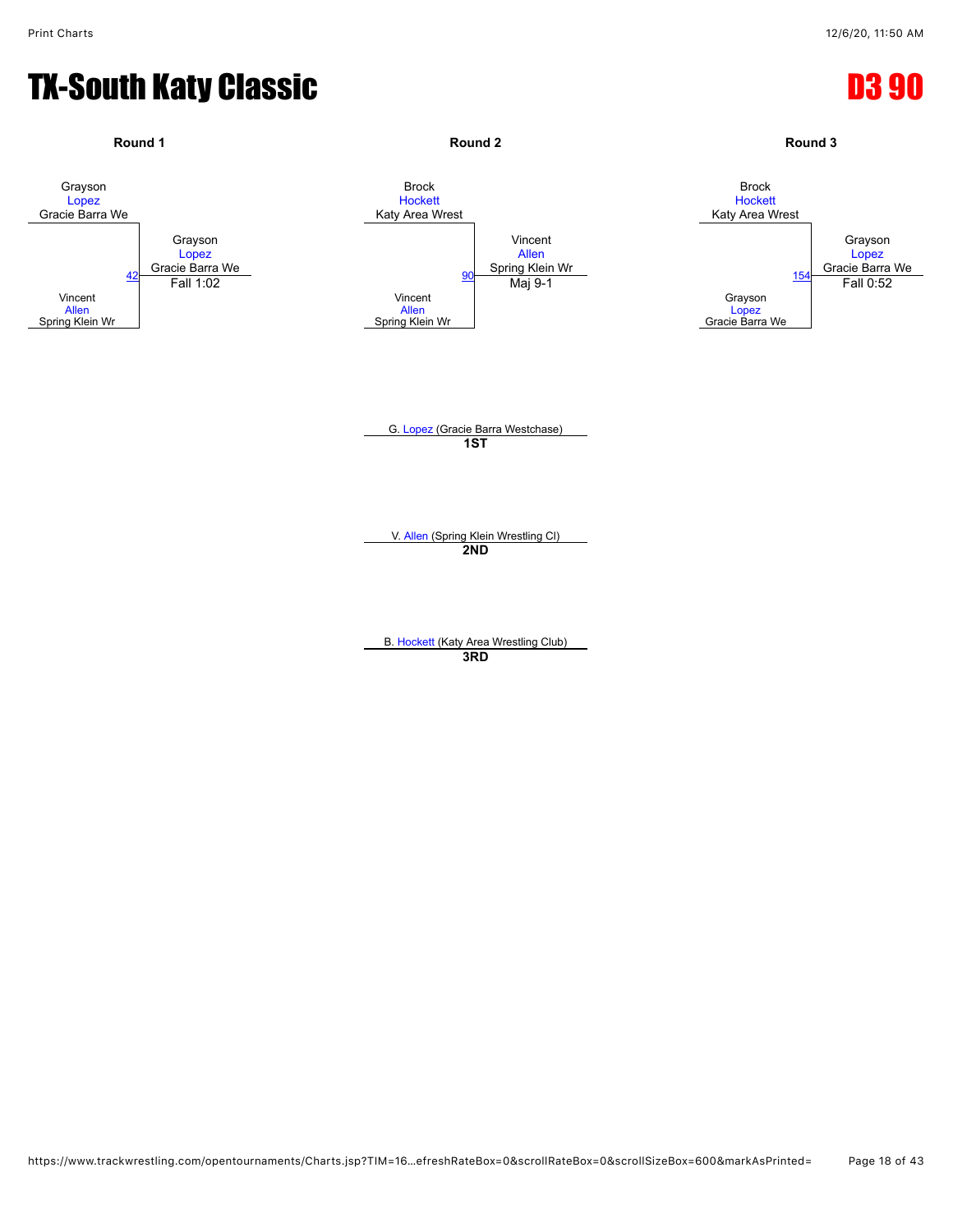

#### **WRESTLERS**

A. [Landrum](javascript:viewProfile(1165362132)) (Katy Area Wrestling Club)

R. [LAFLAMME](javascript:viewProfile(693507135)) (Cypress Wrestling Club)

**Round 1 Round 2 Round 3** Avery [Landrum](javascript:viewProfile(1165362132)) Katy Area Wrest<br>Buck [Rogers](javascript:viewProfile(23403096)) Katy Area Wrest **[Rogers](javascript:viewProfile(23403096))** Katy Area Wrest [79](javascript:openBoutSheet(3,) REMINGTON<br>Fall 2:19 REMINGTON  $\frac{79}{\text{Fall 0:23}}$  Buck  $\frac{79}{\text{Fall 2:19}}$  Fall 2:19 REMINGTON [LAFLAMME](javascript:viewProfile(693507135)) Cypress Wrestli REMINGTON



B. [Rogers](javascript:viewProfile(23403096)) (Katy Area Wrestling Club) **1ST**

B. [Mergenhagen](javascript:viewProfile(896288132)) (Brazoria County Wrestling) R. [LAFLAMME](javascript:viewProfile(693507135)) (Cypress Wrestling Club) **2ND**

B. [Rogers](javascript:viewProfile(23403096)) (Katy Area Wrestling Club) **A. [Landrum](javascript:viewProfile(1165362132)) (Katy Area Wrestling Club) 3RD**

> B. [Mergenhagen](javascript:viewProfile(896288132)) (Brazoria County Wrestling) **4TH**



Brazoria County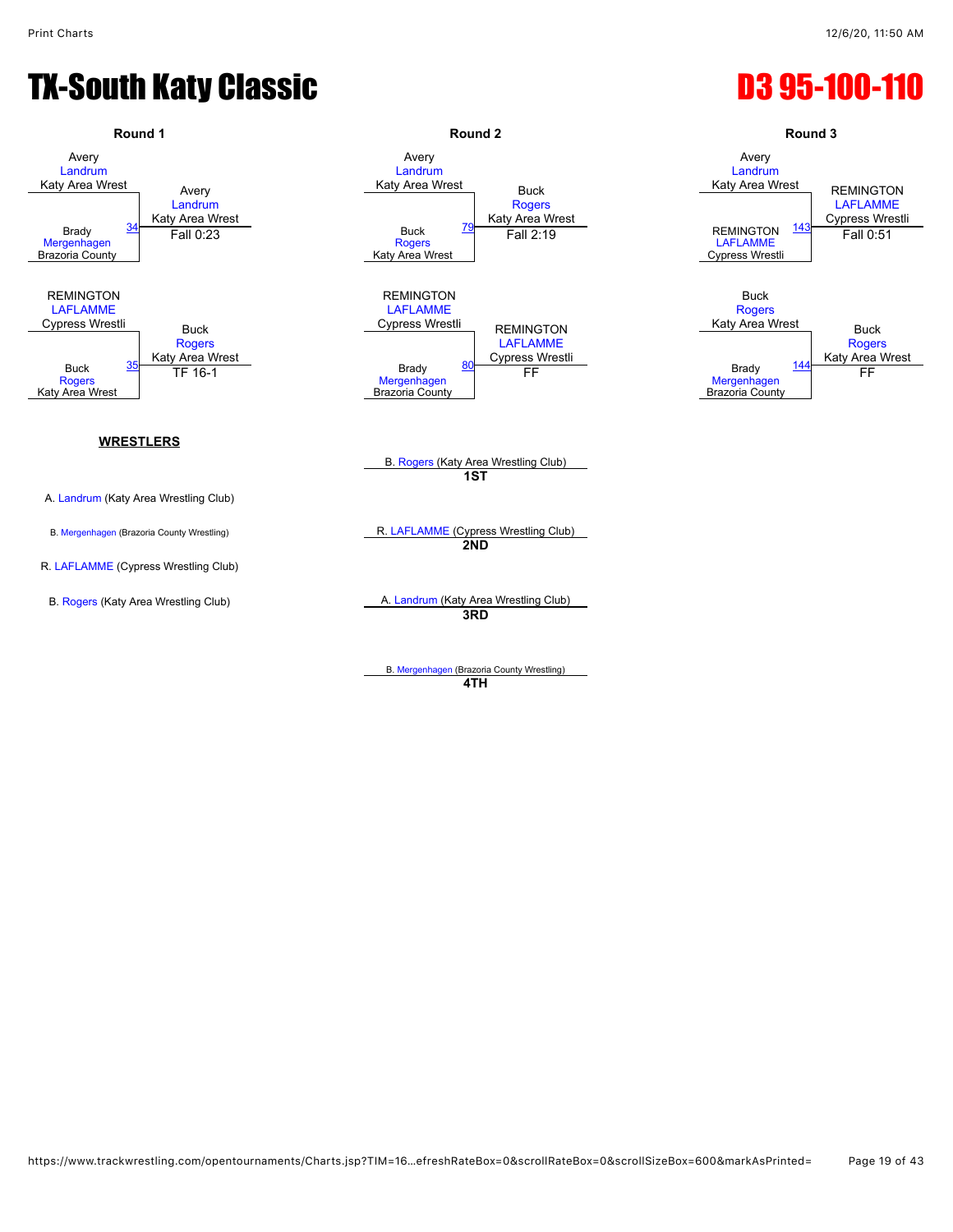## TX-South Katy Classic **D4 86-92**

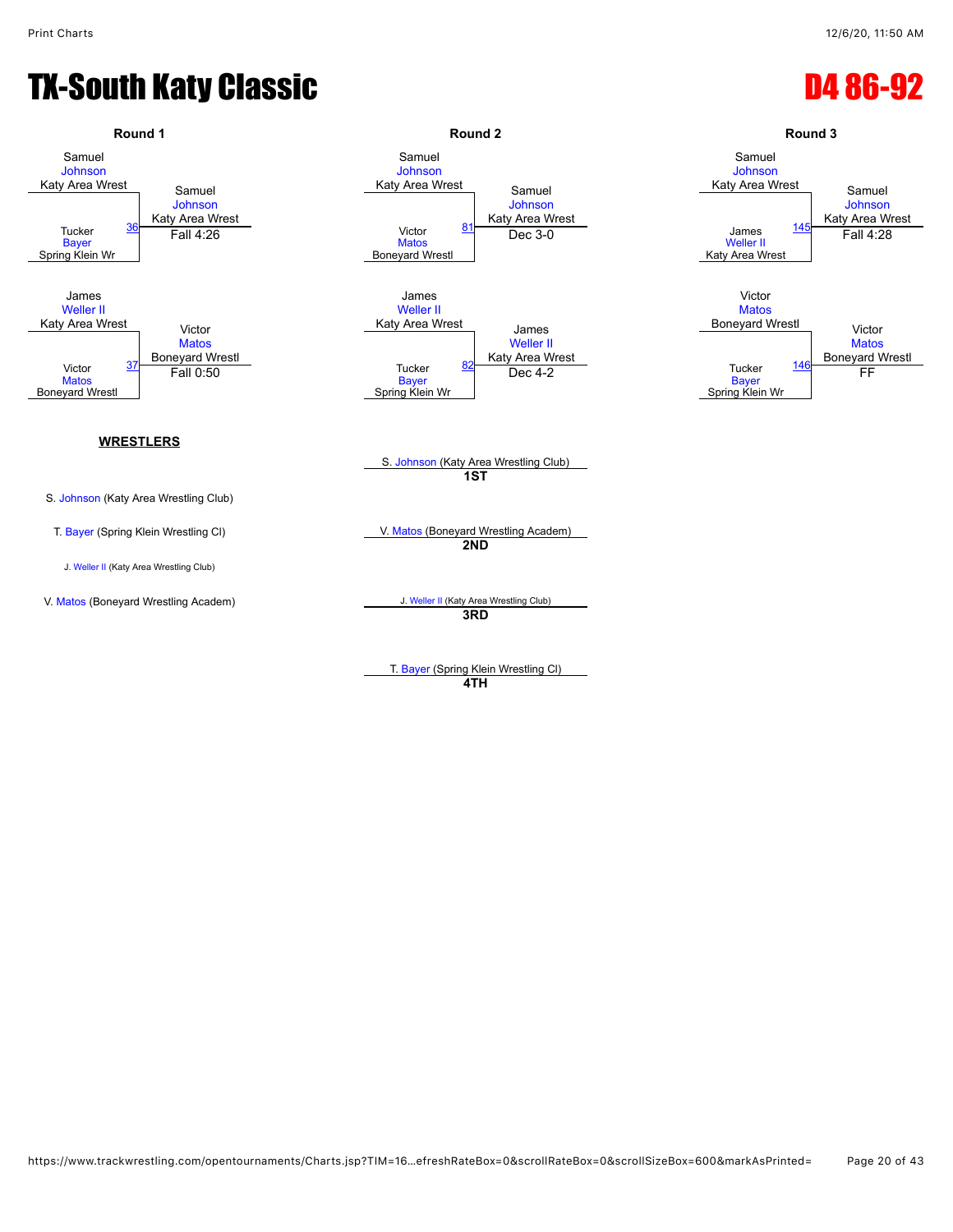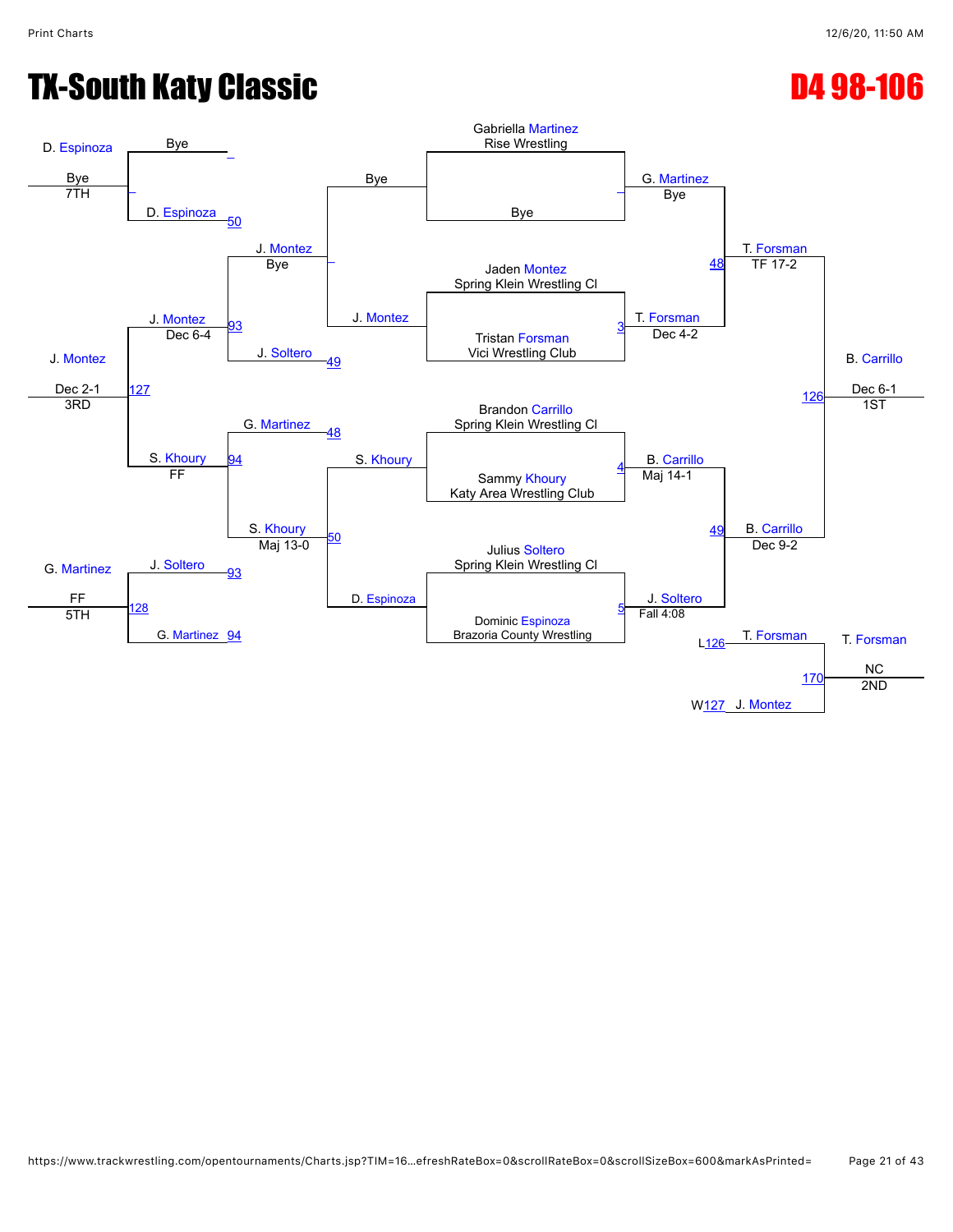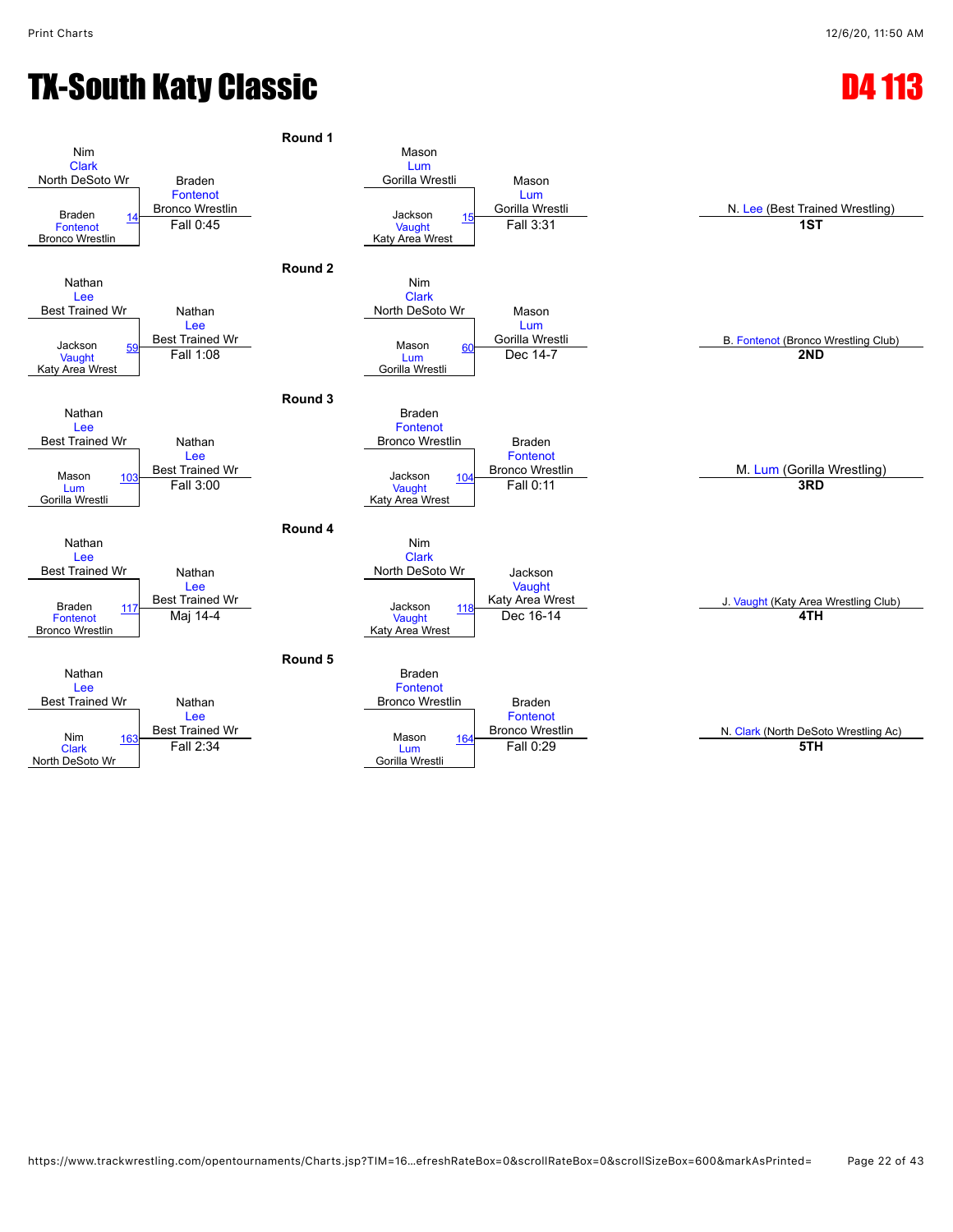

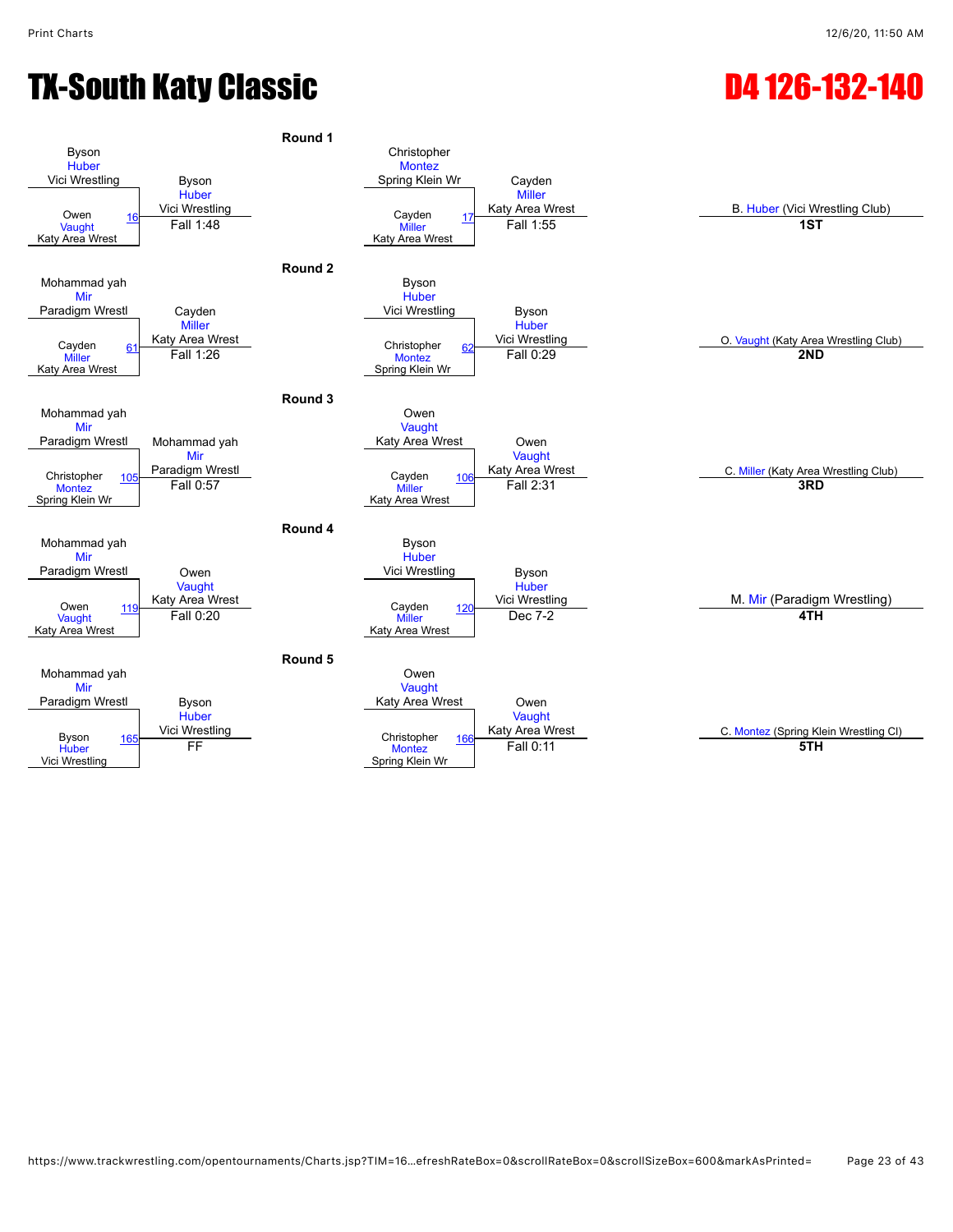# **TX-South Katy Classic Community Classic Community Community Community Community Community Community Community**

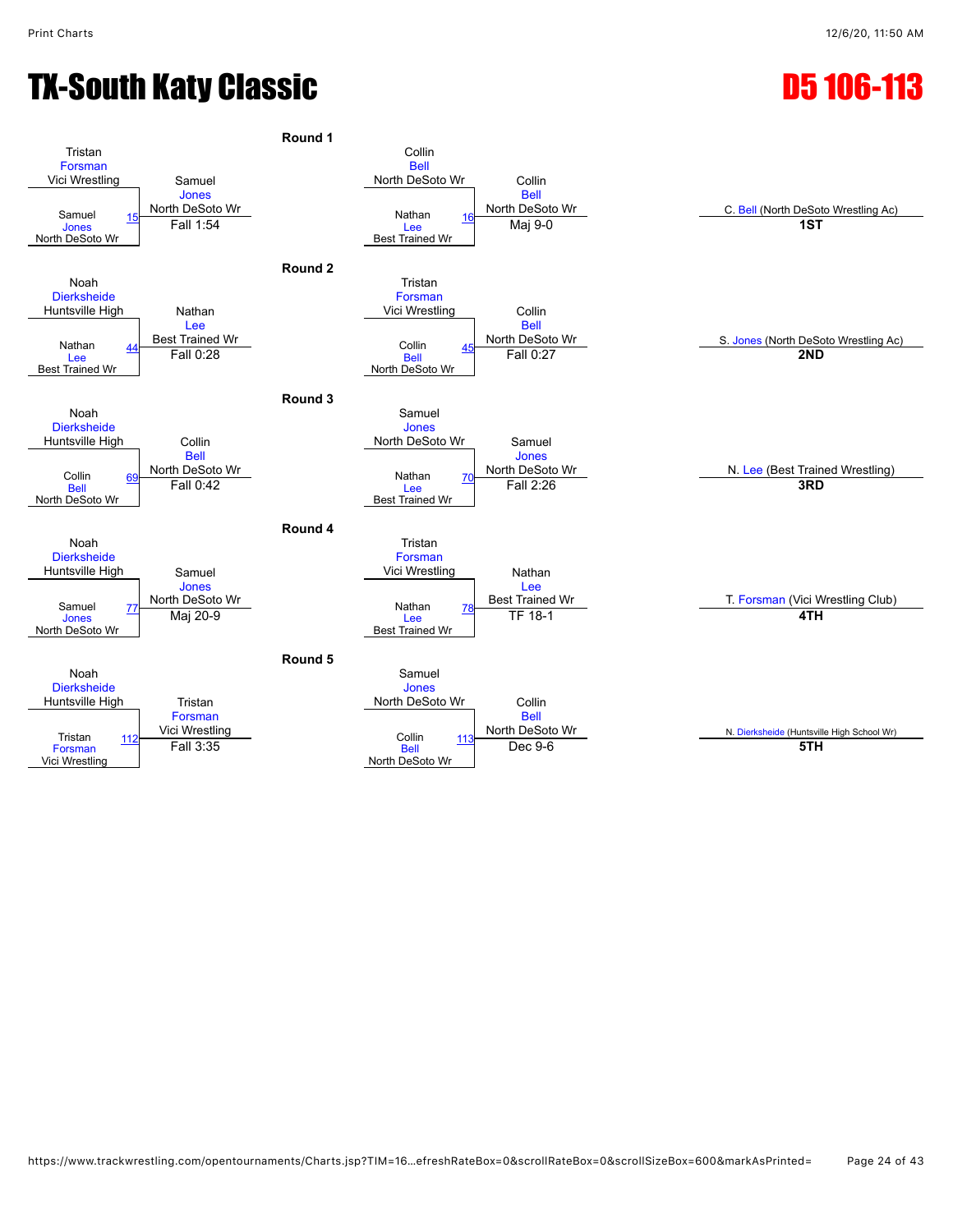#### **TX-South Katy Classic Community Classic Community Community Community Community Community Community Community**

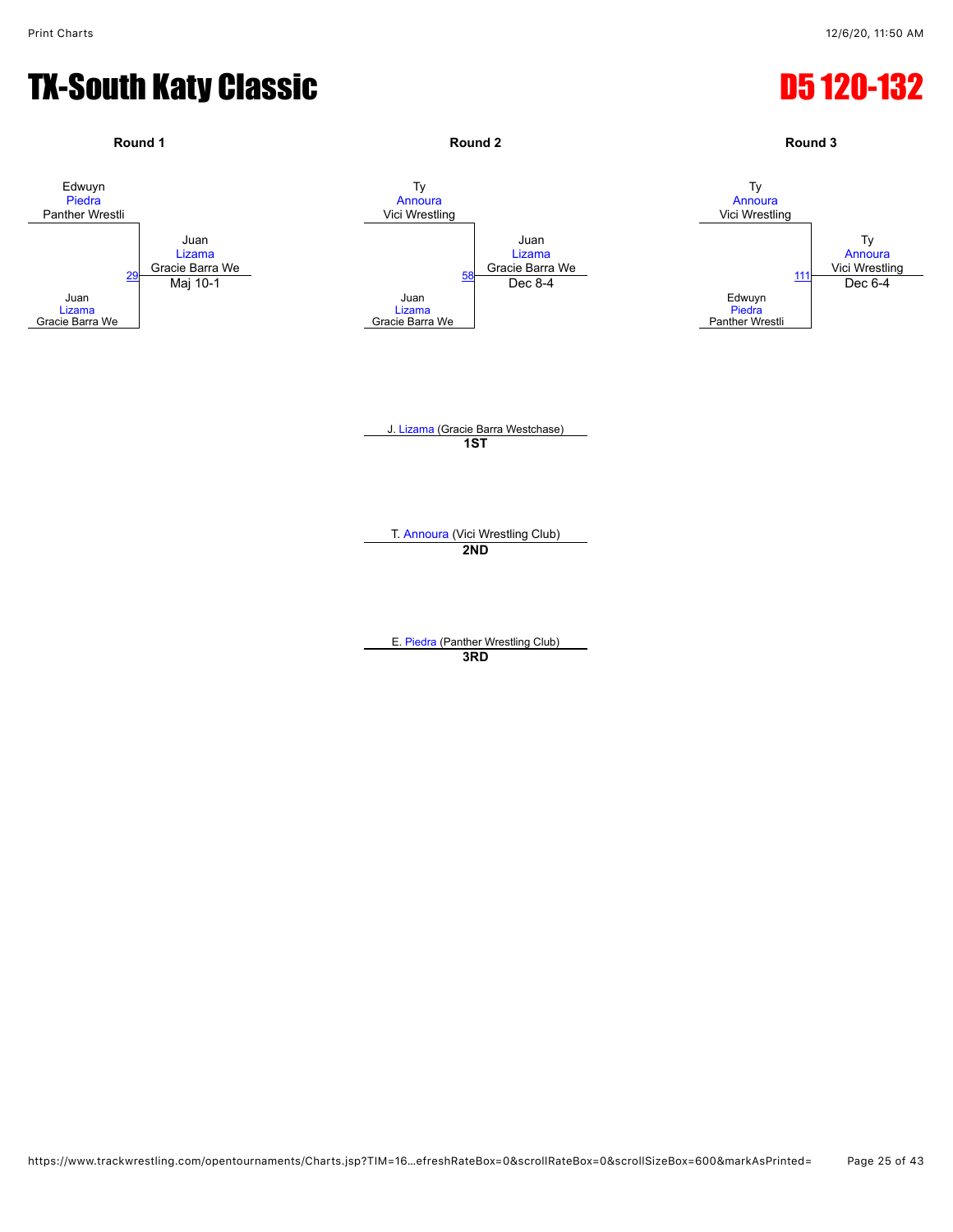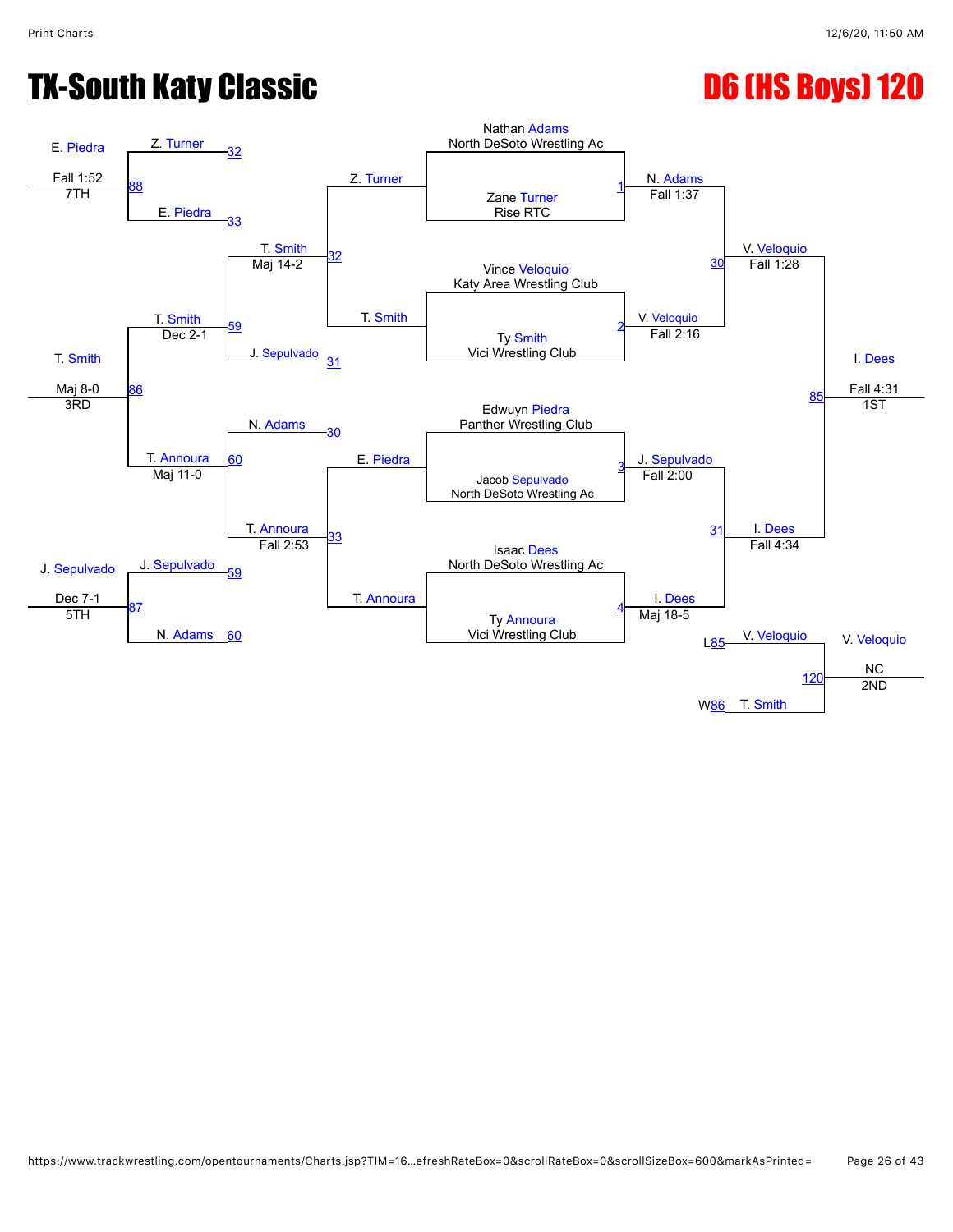

**4TH**

https://www.trackwrestling.com/opentournaments/Charts.jsp?TIM=16…efreshRateBox=0&scrollRateBox=0&scrollSizeBox=600&markAsPrinted= Page 27 of 43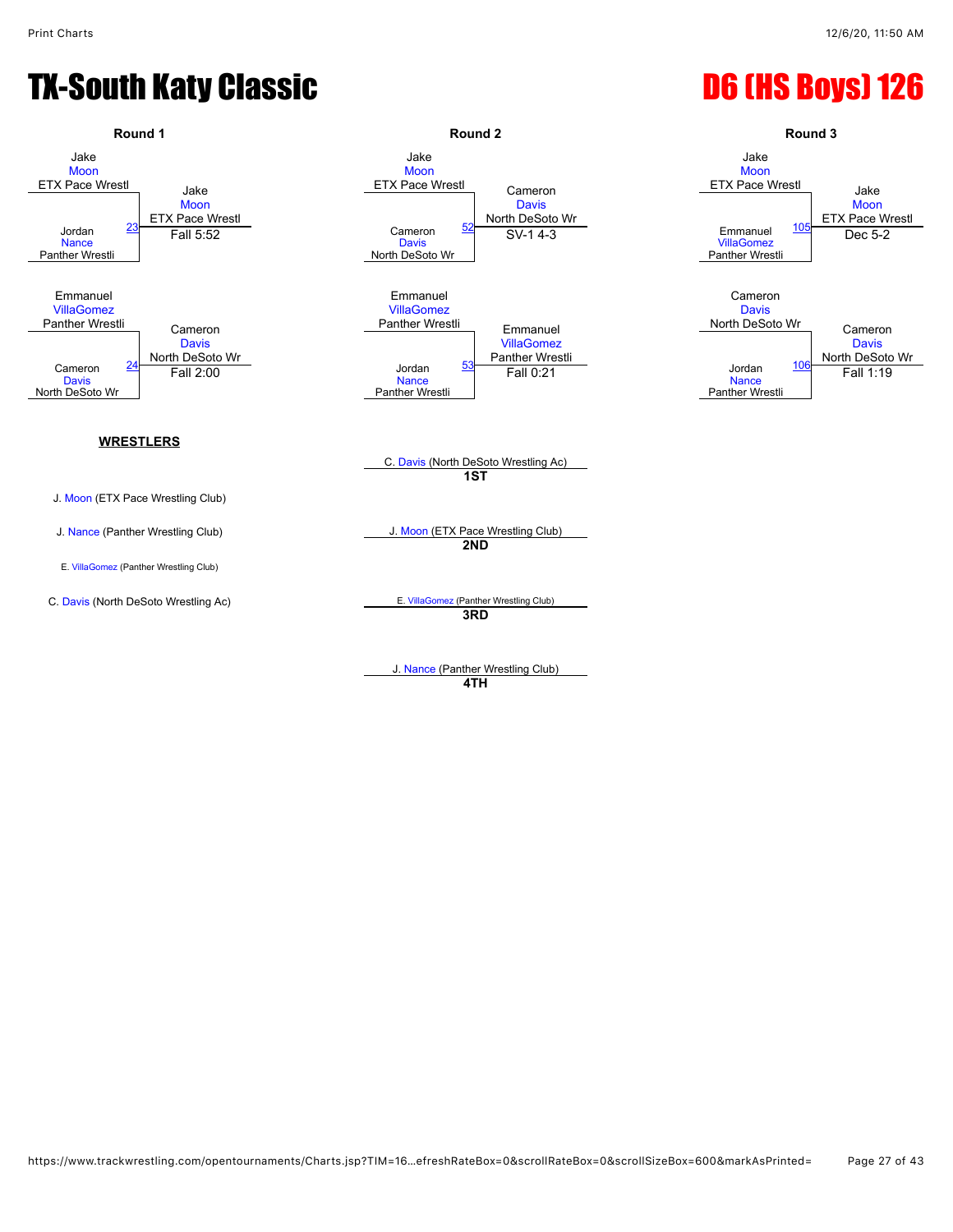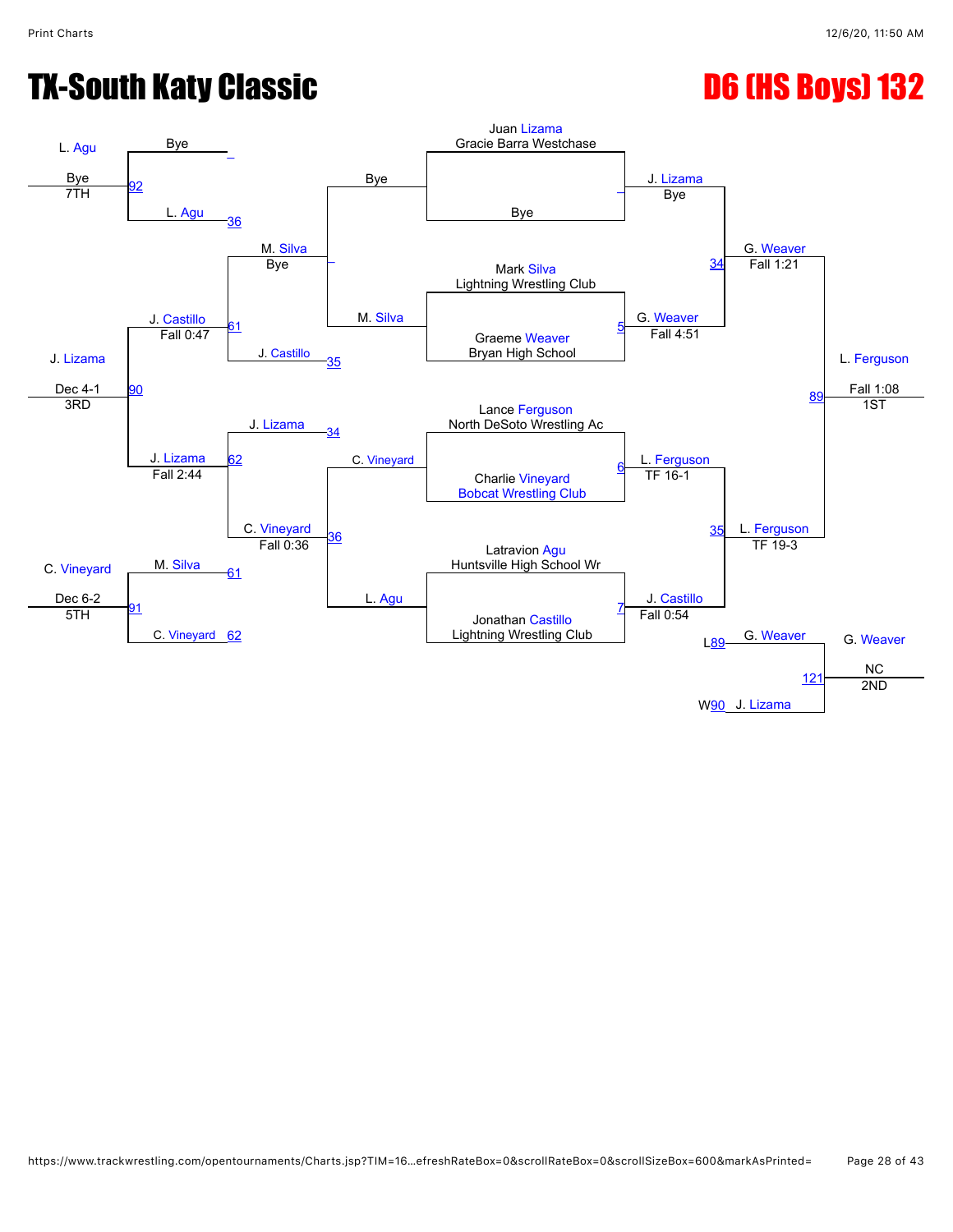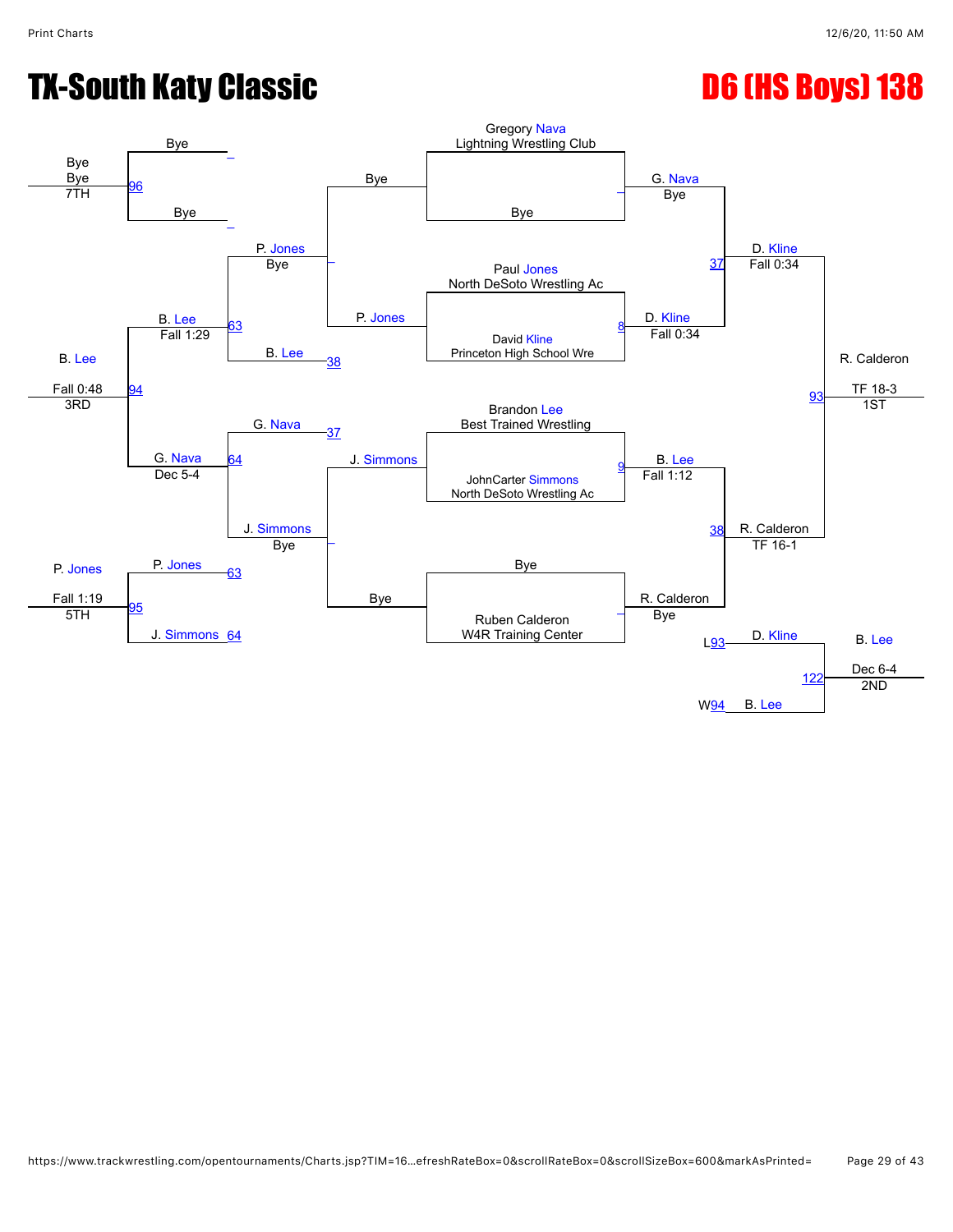

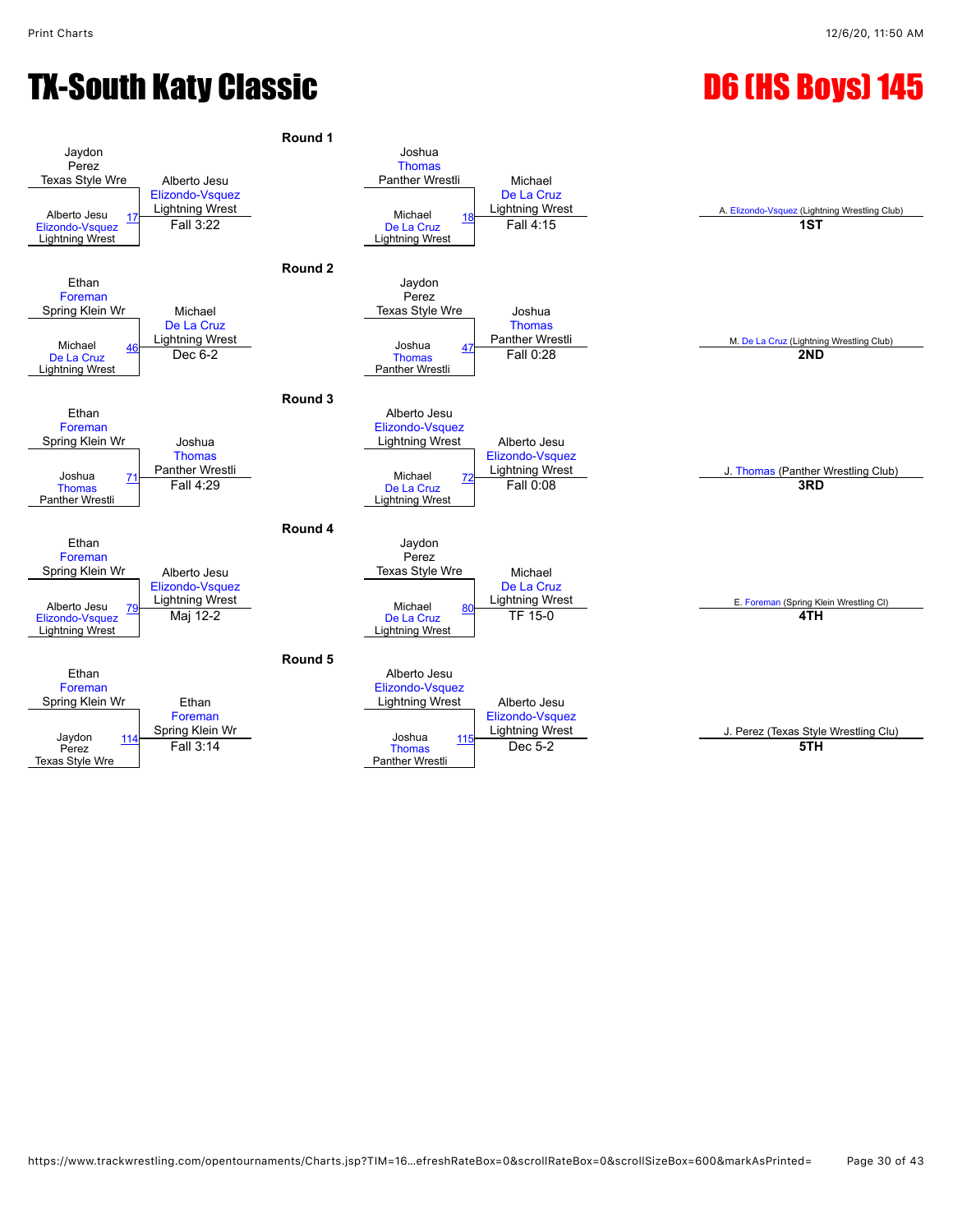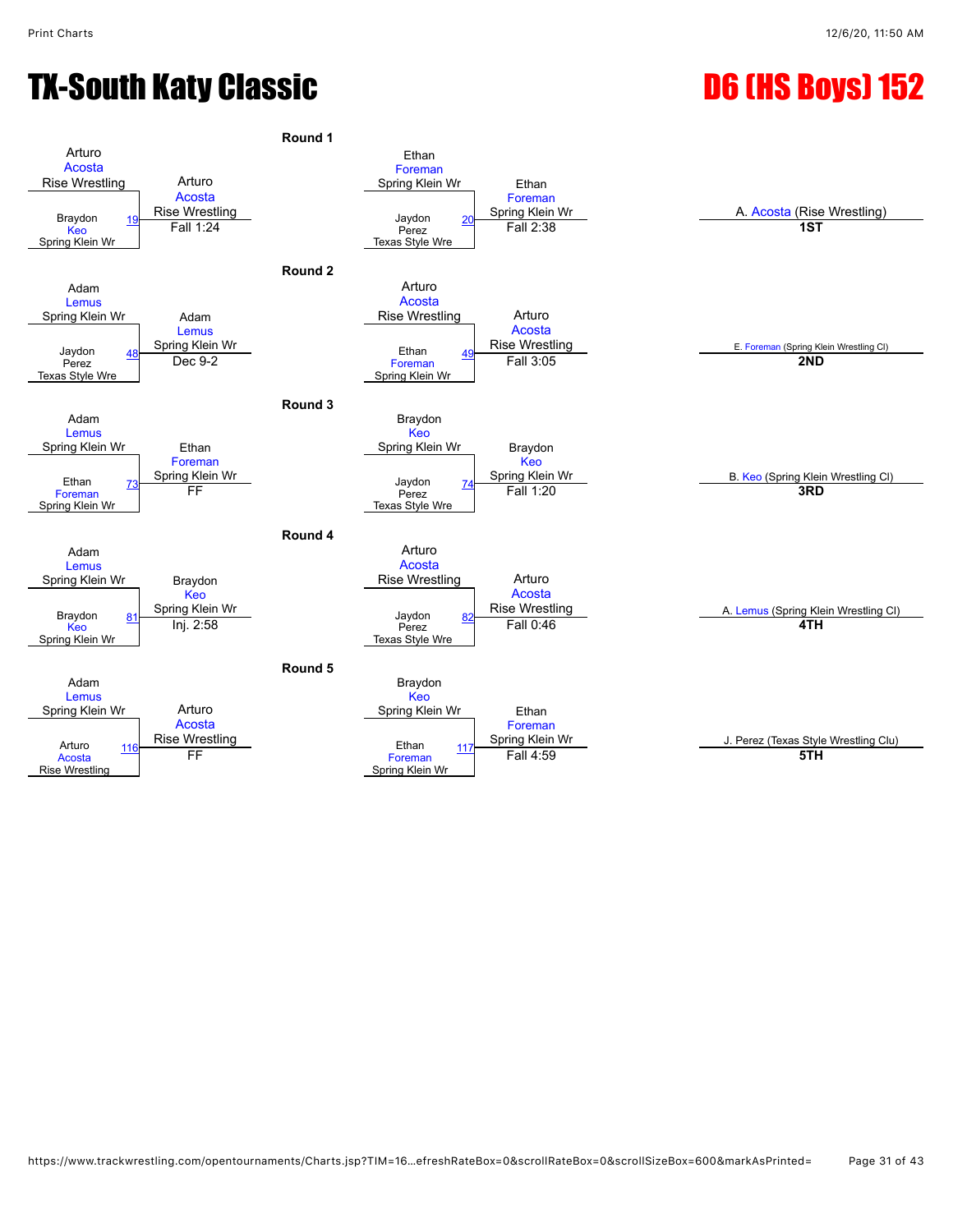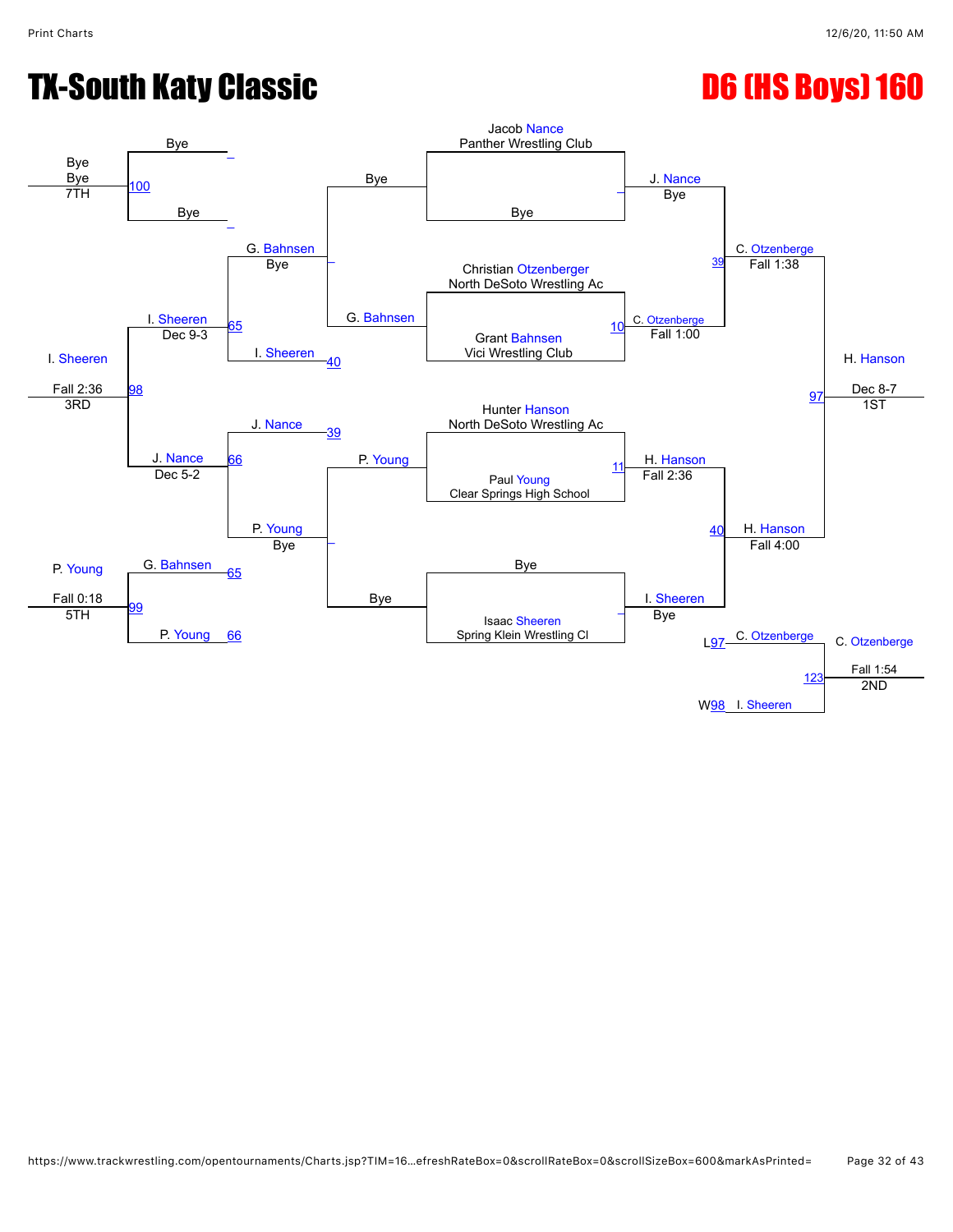

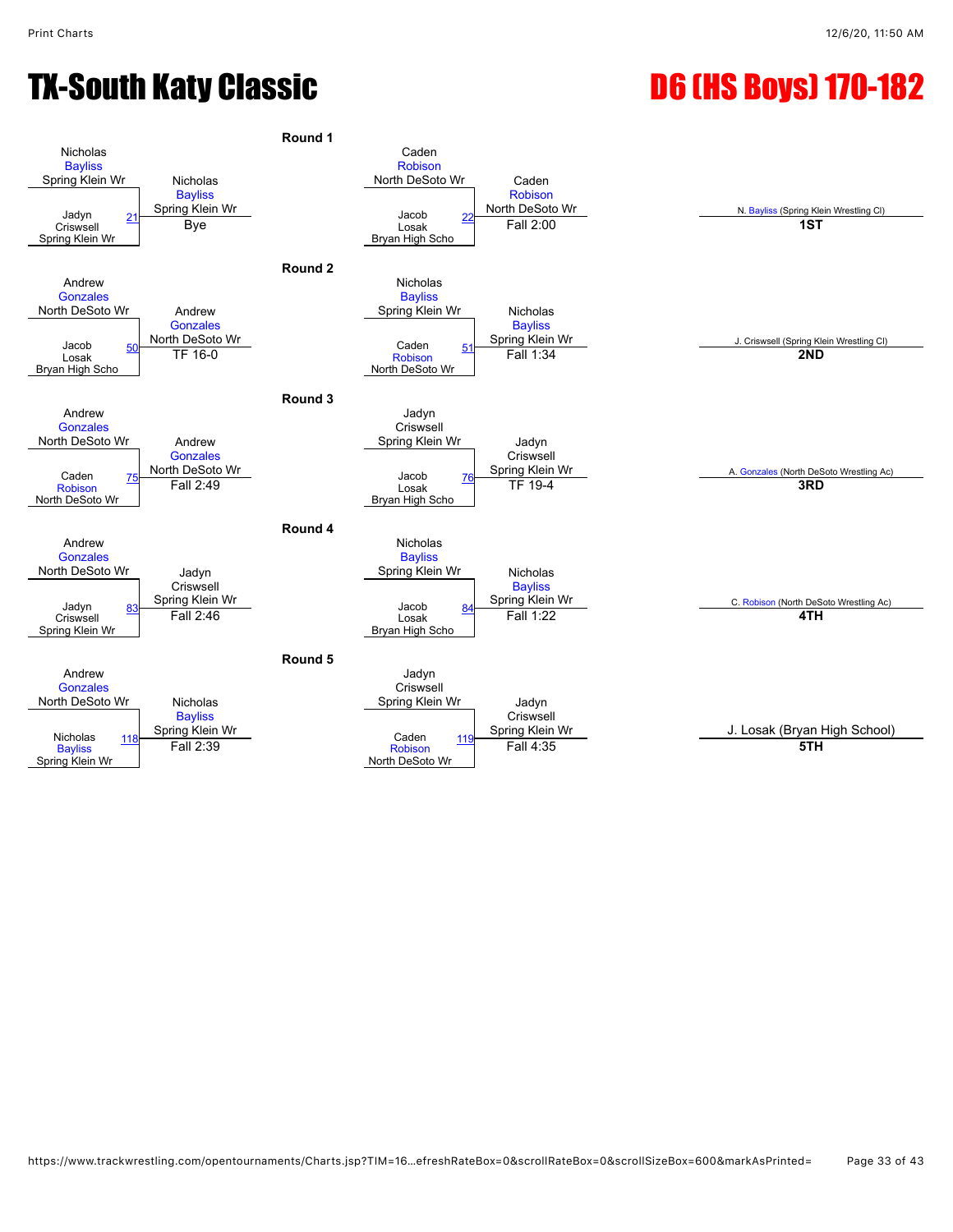

**4TH**

https://www.trackwrestling.com/opentournaments/Charts.jsp?TIM=16…efreshRateBox=0&scrollRateBox=0&scrollSizeBox=600&markAsPrinted= Page 34 of 43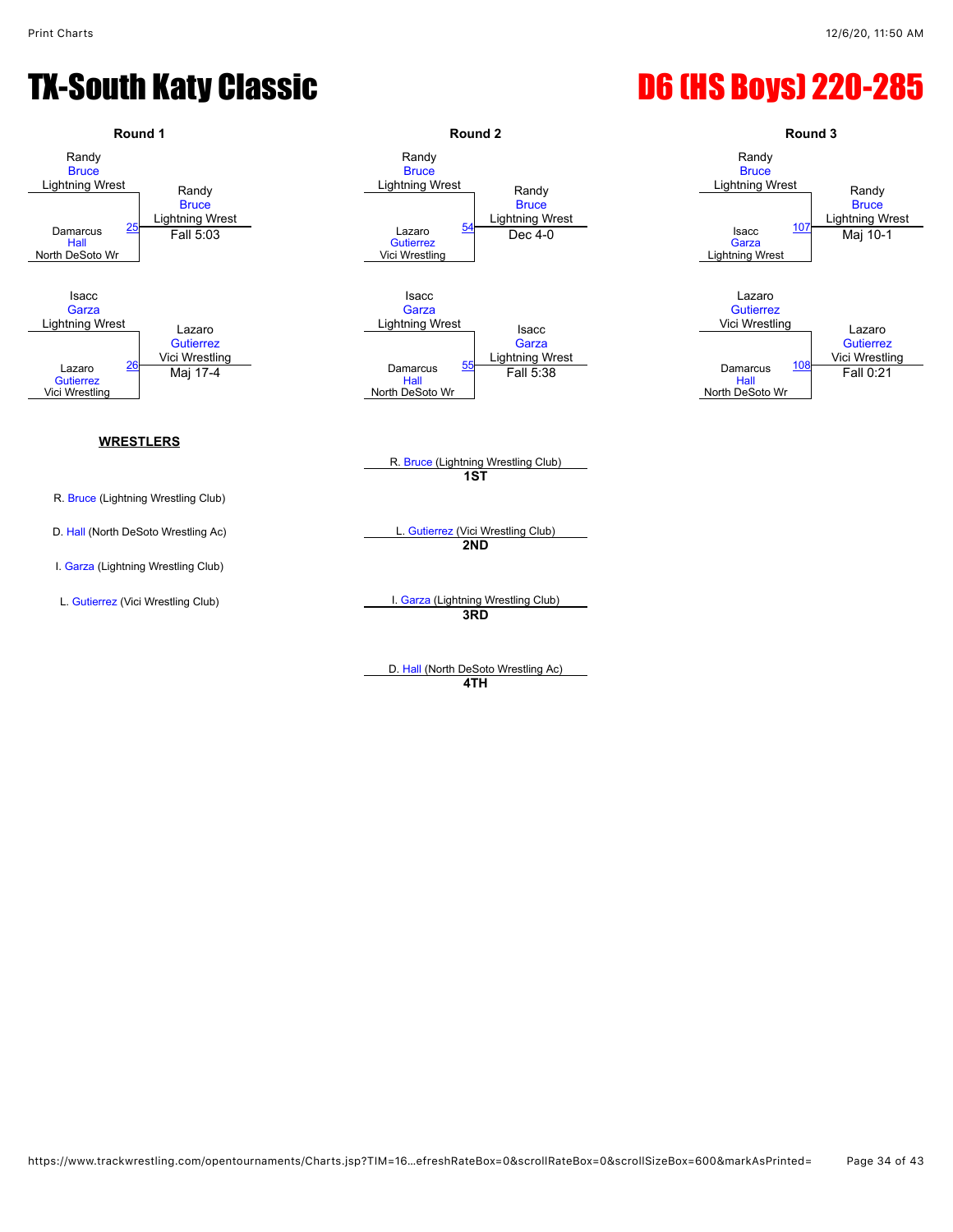#### TX-South Katy Classic Girls G3 65



K. [Dockery](javascript:viewProfile(1331288096)) (Legacy Wrestling Club) **1ST**

C. [Delcampo](javascript:viewProfile(384101135)) (Brazoria County Wrestling) **2ND**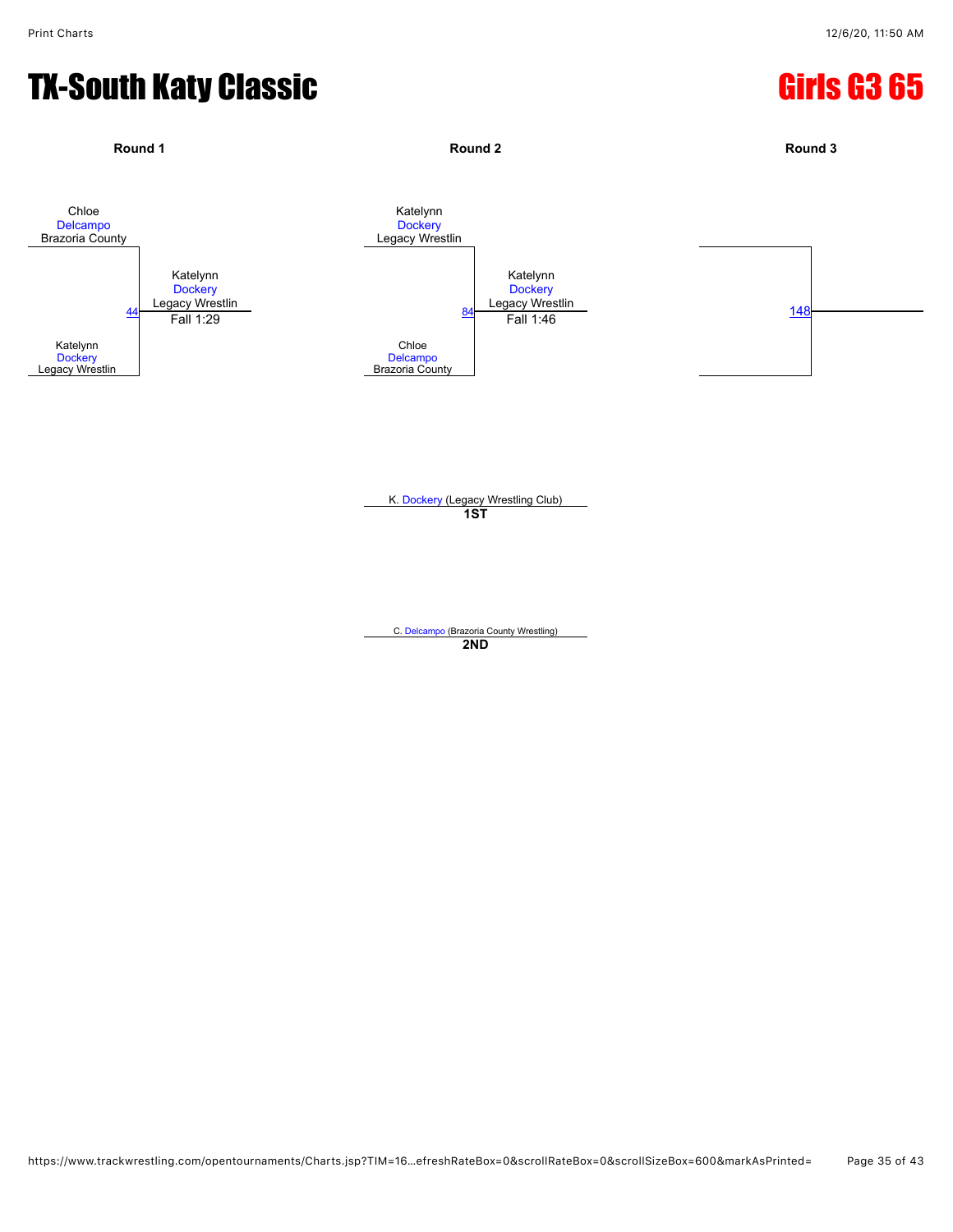## TX-South Katy Classic Girls G3 80



V. [Medrano](javascript:viewProfile(1006121132)) (Lightning Wrestling Club) **1ST**

C. [Rogers](javascript:viewProfile(1162294096)) (Katy Area Wrestling Club) **2ND**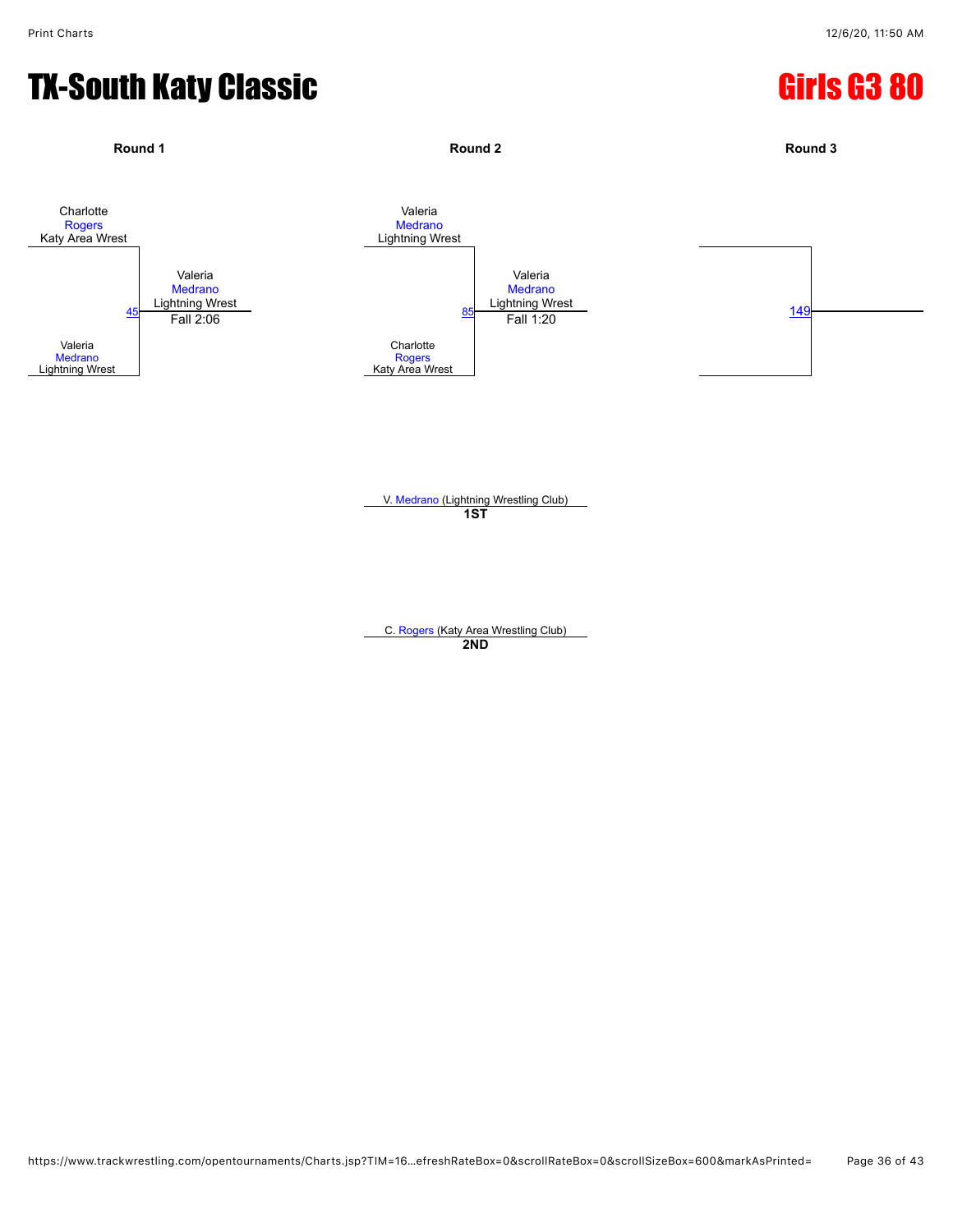# **TX-South Katy Classic Gassic Community Construction Construction Cirls G4 105**



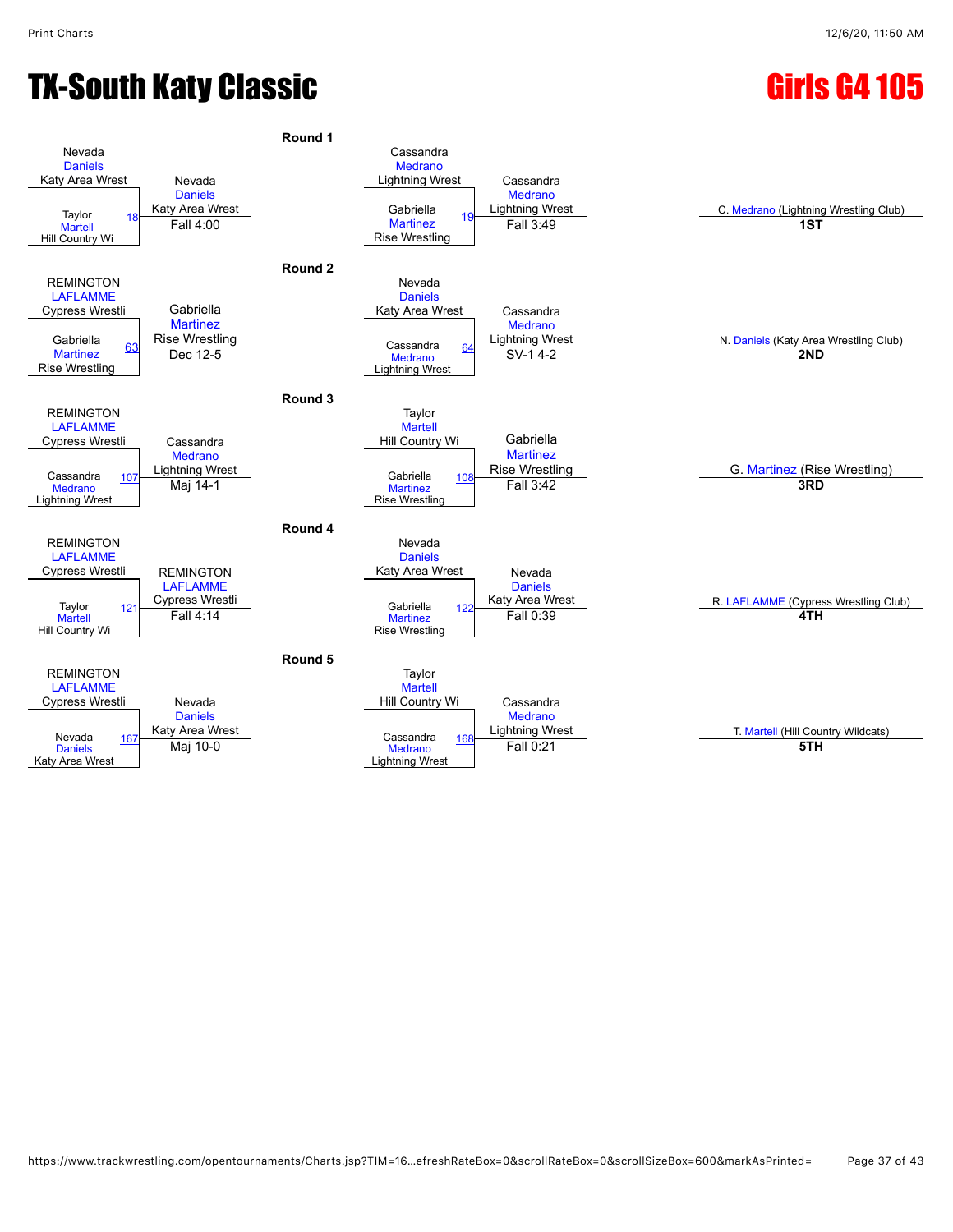# TX-South Katy Classic G6 (HS Girls) 128-138

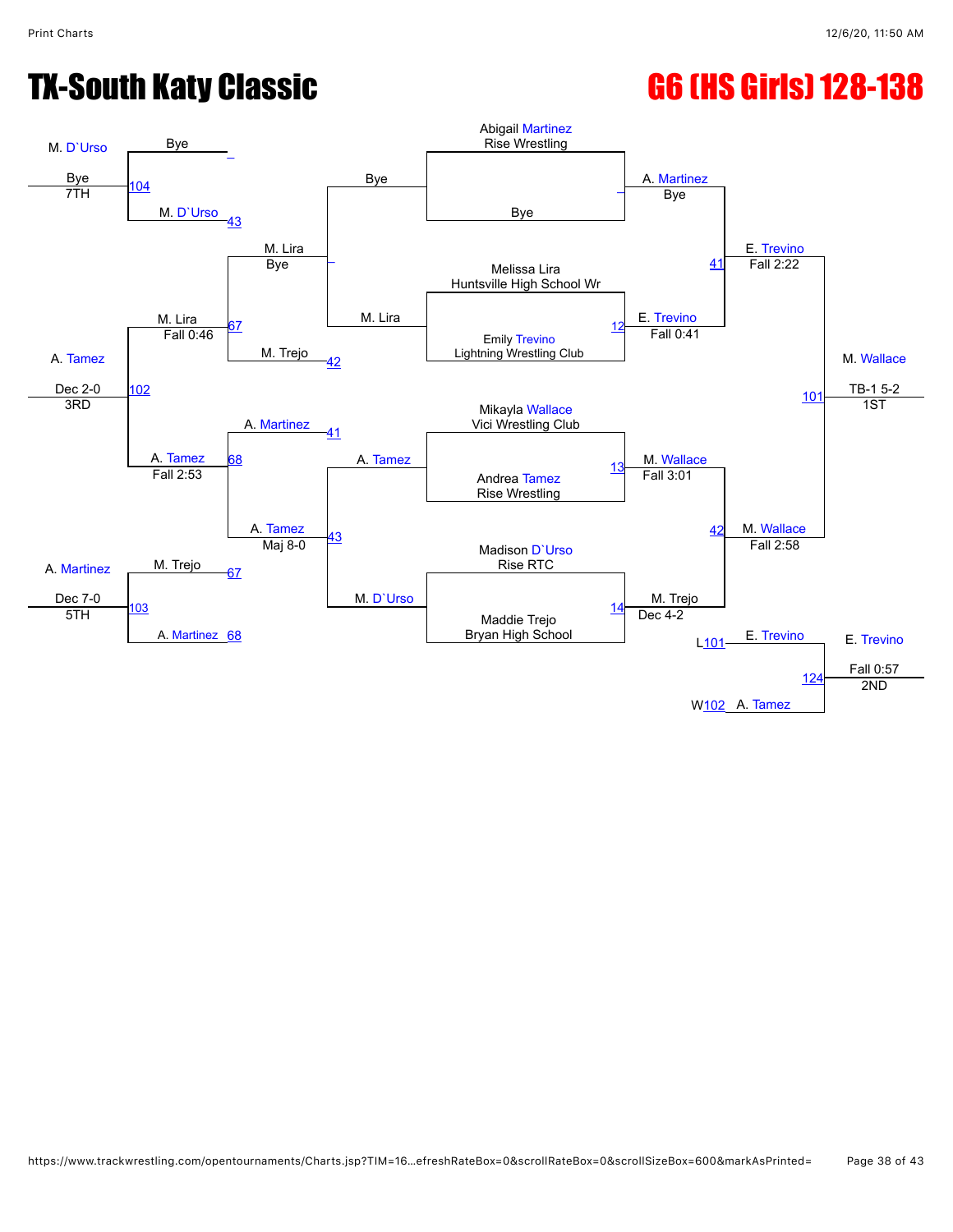### TX-South Katy Classic **G6 (HS Girls) 148-165**



#### **WRESTLERS**

- R. Bryant (Huntsville High School Wr)
- 
- A. [Beckman](javascript:viewProfile(1490156009)) (Vici Wrestling Club)
- 

Randaiza Bryant Huntsville High Karol Vargas Bryan High Scho Vargas Bryan High Scho  $\frac{56}{2}$  $\frac{56}{2}$  $\frac{56}{2}$  Fall 2:57  $F$ all 0:22 **Fall 0:54 Fall 2:57 Fall 2:57 Example 2:57 Example 2:54 Example 2:54 Fall 0:54** Avery [Beckman](javascript:viewProfile(1490156009)) Vici Wrestling Avery [Beckman](javascript:viewProfile(1490156009)) Vici Wrestling [Ramirez](javascript:viewProfile(699917135)) <u>[57](javascript:openBoutSheet(4,) Vict wiesting</u><br>TF 15-0 Vanessa <u>2. All 1:53</u><br>Fall 1:53 **The Contract Contract Contract Contract Contract Contract Contract Contract Contract Contract Contract**<br>Register Contract Contract Contract Contract Contract Contract Contract Contract Contract Con



Vici Wrestling



A. [Beckman](javascript:viewProfile(1490156009)) (Vici Wrestling Club) **1ST**

Lightning Wrest

V. [Ramirez](javascript:viewProfile(699917135)) (Lightning Wrestling Club) K. Vargas (Bryan High School) **2ND**

K. Vargas (Bryan High School) **V. [Ramirez](javascript:viewProfile(699917135)) (Lightning Wrestling Club) 3RD**

> R. Bryant (Huntsville High School Wr) **4TH**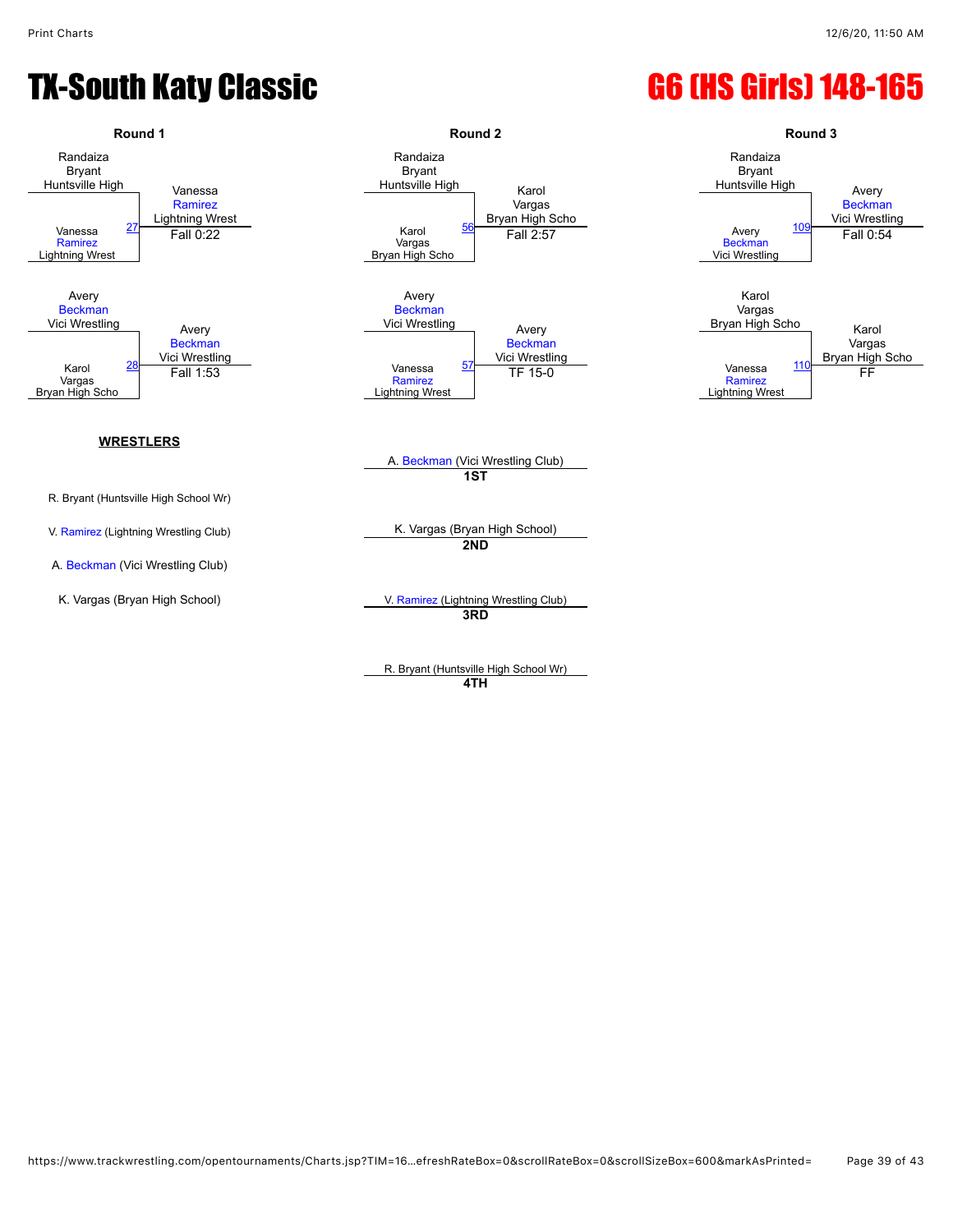## TX-South Katy Classic **Rookie TOT 44-48**



I. [Amonette](javascript:viewProfile(711452135)) (Vici Wrestling Club) **1ST**

L. [Amonette](javascript:viewProfile(711451135)) (Vici Wrestling Club) **2ND**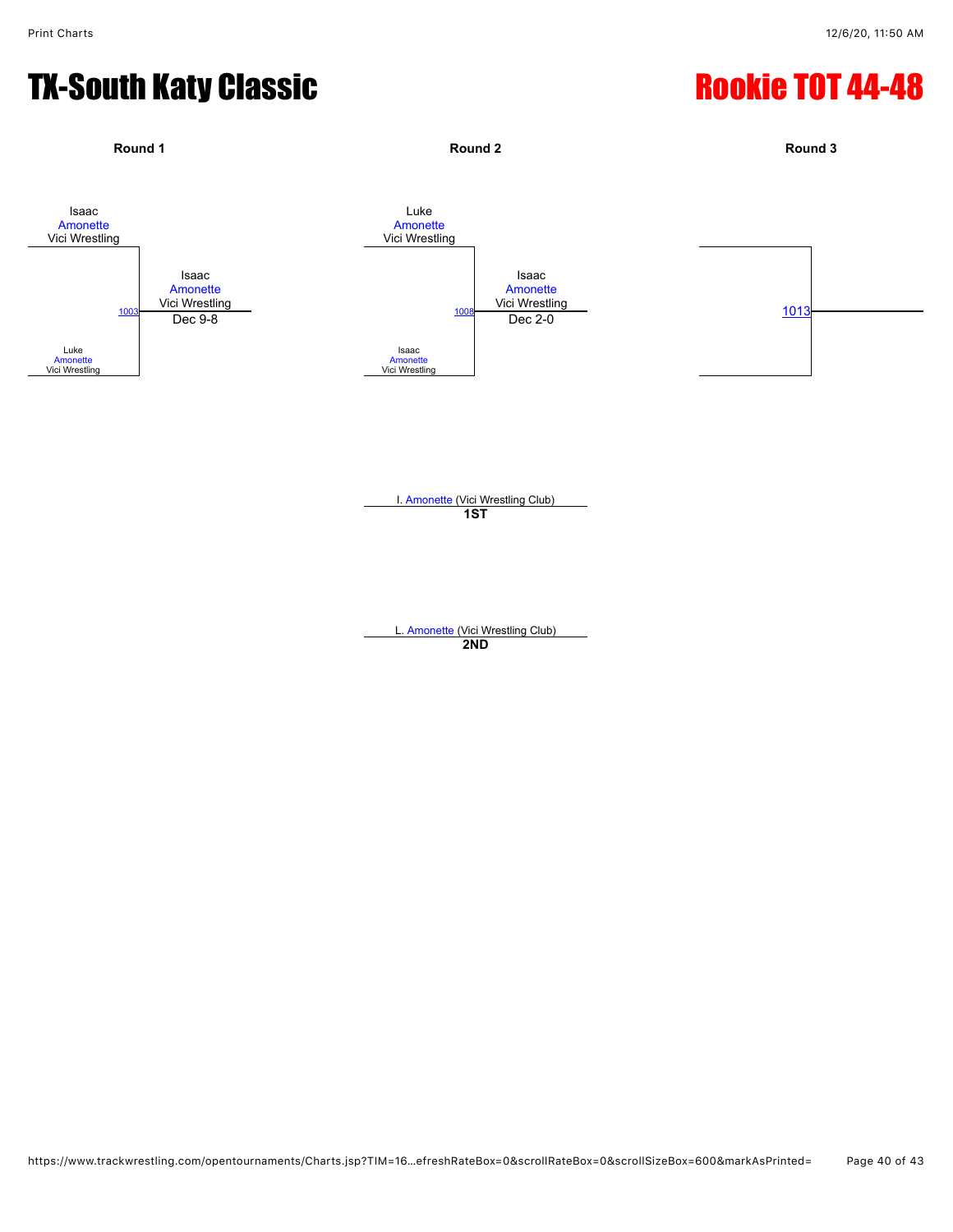### TX-South Katy Classic **Rookie D2 70-75-83**



C. [Johnston](javascript:viewProfile(709932135)) (Katy Area Wrestling Club) **4TH**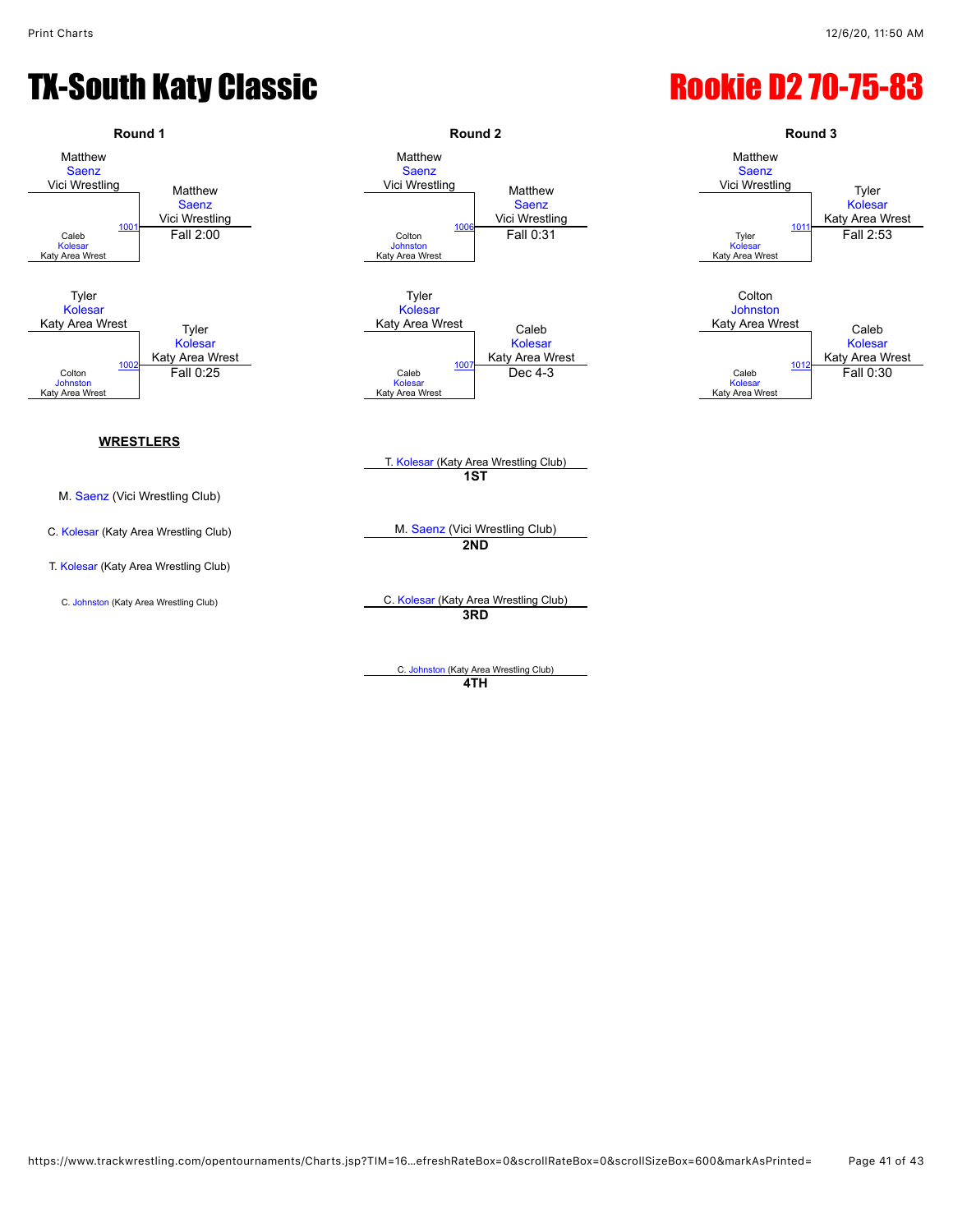# TX-South Katy Classic **Rookie D3 85-95**



**1ST**

L. [Khoury](javascript:viewProfile(699405135)) (Katy Area Wrestling Club) **2ND**